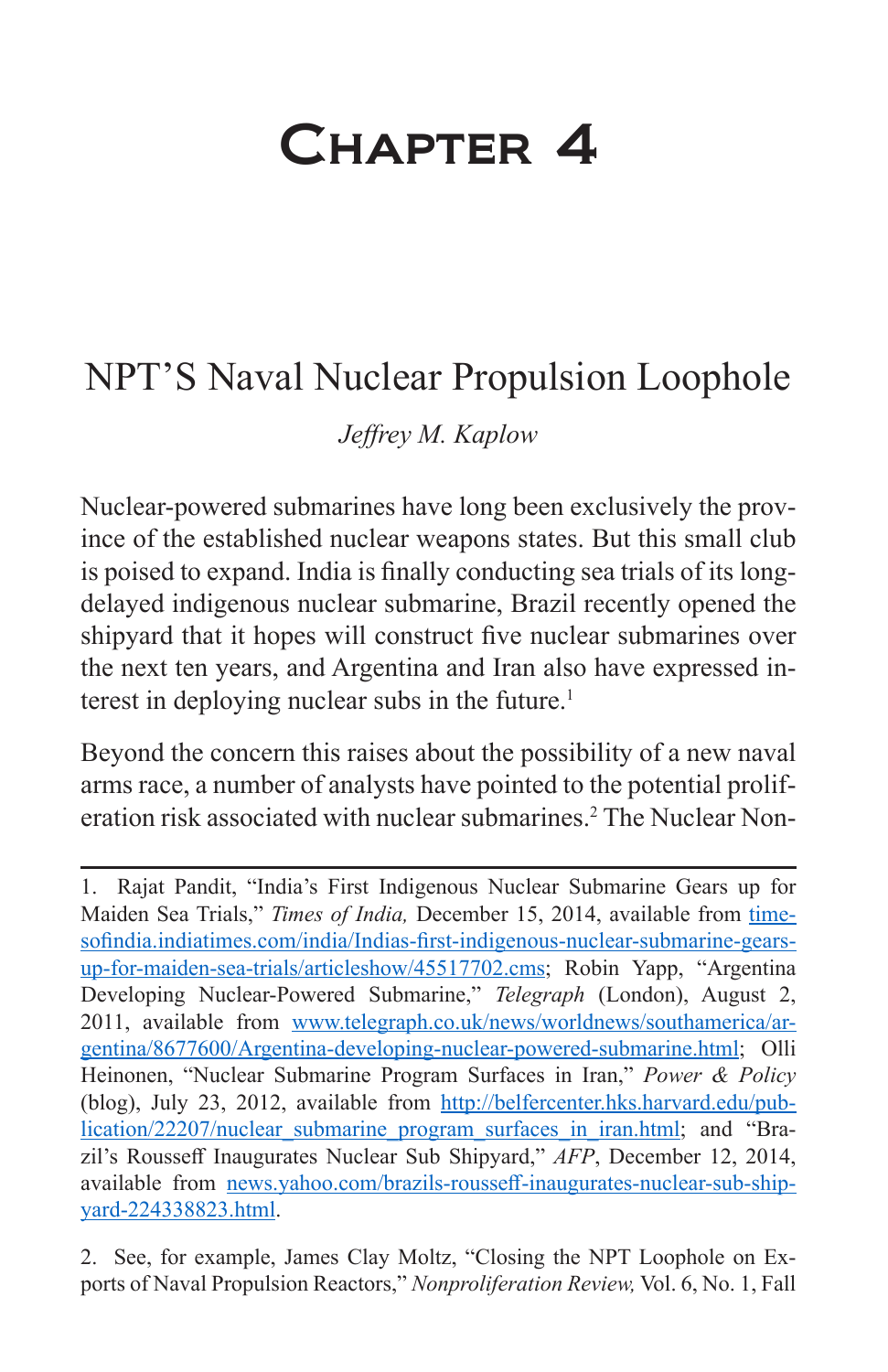proliferation Treaty (NPT) allows states to exempt nuclear material from international safeguards for use in nuclear submarines. The nuclear fuel that powers naval reactors is also useful in weapons work, and the nonproliferation community has long worried that exempted material could be diverted to a nuclear weapons program without the knowledge of inspectors. Naval nuclear propulsion, then, may represent a dangerous loophole in the NPT.<sup>3</sup>

The naval nuclear propulsion loophole, however, could function as a kind of canary in the coal mine: Any attempt by a proliferant state to take nuclear material out of safeguards for a nuclear submarine program—at least in the present international security environment—may be seen as a significant step toward the development of nuclear weapons. This feature of the naval propulsion loophole makes it a less desirable pathway to a weapon for potential proliferants. States with nuclear weapons aspirations probably would prefer an approach that would not be as quickly discovered, such as the use of covert facilities or the acquisition of sensitive nuclear materials from other states.

The alerting power of the naval nuclear propulsion loophole today, however, is partly a function of its novelty. No state has yet taken advantage of the ability to exempt material for use in military naval reactors, and only the P-5 nuclear weapons states currently deploy nuclear submarines. If the exercise of the naval propulsion exemp-

1998, pp. 108–114; Chunyan Ma and Frank von Hippel, "Ending the Production of Highly Enriched Uranium for Naval Reactors," *Nonproliferation Review*, Vol. 8, No. 1, Spring 2001, pp. 86–101; Greg Thielmann and Serena Kelleher-Vergantini, "The Naval Nuclear Reactor Threat to the NPT," *Threat Assessment Brief,* Arms Control Association, July 24, 2013, available from [www.armscon](www.armscontrol.org/files/TAB_Naval_Nuclear_Reactor_Threat_to_the_NPT_2013.pdf)[trol.org/files/TAB\\_Naval\\_Nuclear\\_Reactor\\_Threat\\_to\\_the\\_NPT\\_2013.pdf](www.armscontrol.org/files/TAB_Naval_Nuclear_Reactor_Threat_to_the_NPT_2013.pdf); and John M. Lamb, "Roiling the Arms Control Waters," *Bulletin of the Atomic Scientists,* Vol. 43, No. 8, October 1987, pp. 17–19.

3. Naval nuclear propulsion is the use of a nuclear reactor to power a naval vessel. While most naval reactors power submarines, both the United States and Russia have produced nuclear-powered surface ships, and Russia still operates a fleet of nuclear icebreakers.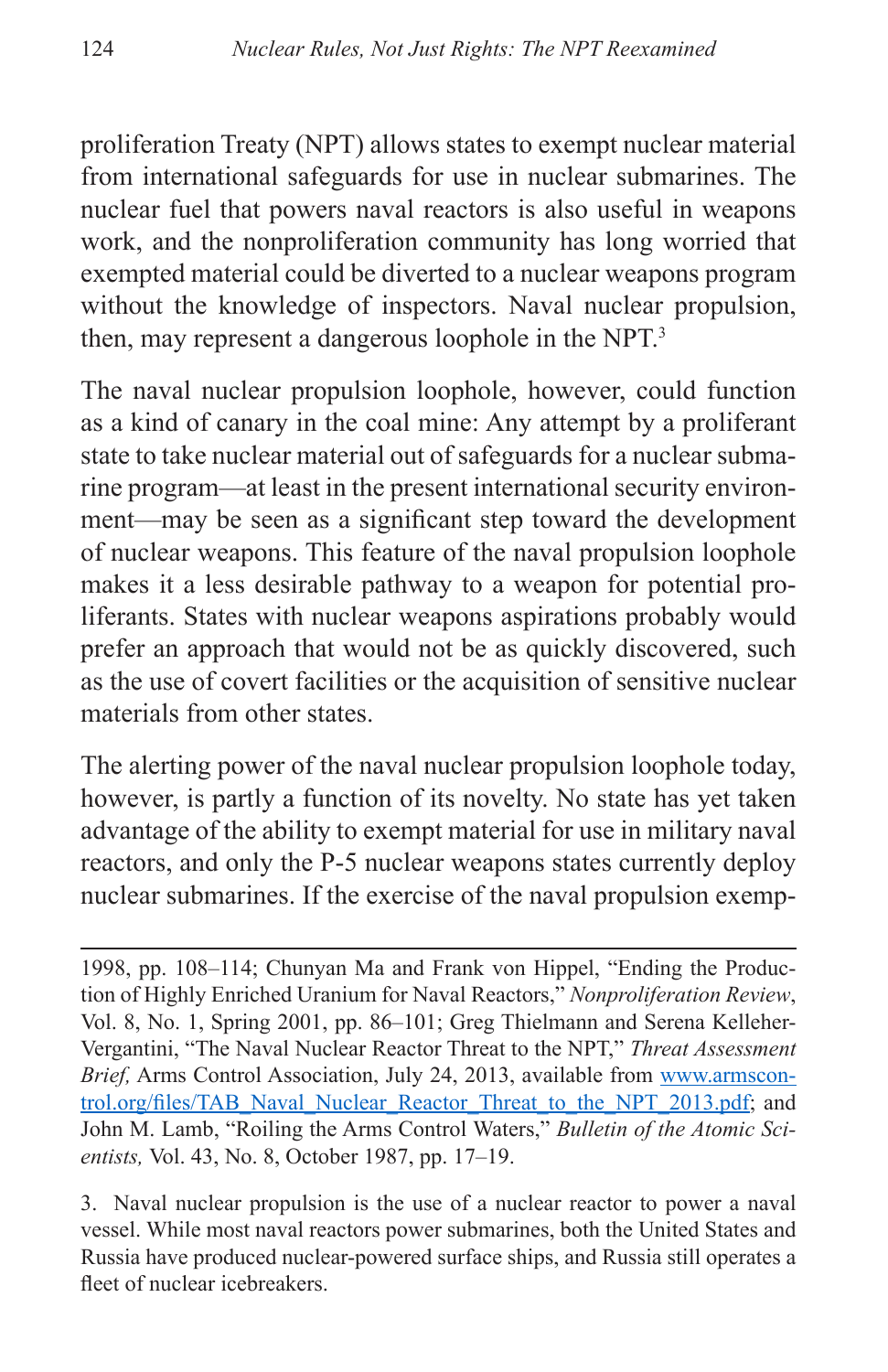tion comes to be seen as acceptable or normal, or if more states begin deploying nuclear submarines, then the loophole could become much more dangerous. An Iranian exemption of nuclear material for a supposed submarine effort, for example, would set off fewer alarm bells if its rivals also were pursuing nuclear-powered subs. And so the international community is right to attempt to dissuade states from removing nuclear material from safeguards for naval propulsion, and to pursue other avenues for closing or limiting the loophole.

This chapter proceeds in three parts. First, I discuss the origins of the naval nuclear propulsion loophole in more detail and point to several ways in which it differs from other NPT loopholes. Next, I survey the handful of states that have expressed interest in nuclear submarines, highlighting the nonproliferation implications of their naval propulsion programs. Finally, I describe several policy options for narrowing the loophole or for closing it altogether.

### *The Origins and Consequences of the Naval Nuclear Propulsion Loophole*

The naval nuclear propulsion loophole differs from other gaps in the nuclear nonproliferation regime in several ways, with important implications for how the loophole is perceived by the international community and in how, ultimately, it can be filled. First, the safeguards exemption for naval reactors is a sin of omission—it is not made explicit in the NPT. This means that the exemption is actually somewhat broader than is commonly realized, and also that debate about the loophole cannot be resolved by reference to treaty text. Second, this gap in the treaty was no accident; it was quite explicitly designed into the NPT to smooth the path for state ratification and to respond to the objections of allies. Third, the potential danger of the loophole was recognized at the time the agreement was drafted. The United States and others calculated that the benefit to nuclear nonproliferation goals in winning the NPT ad-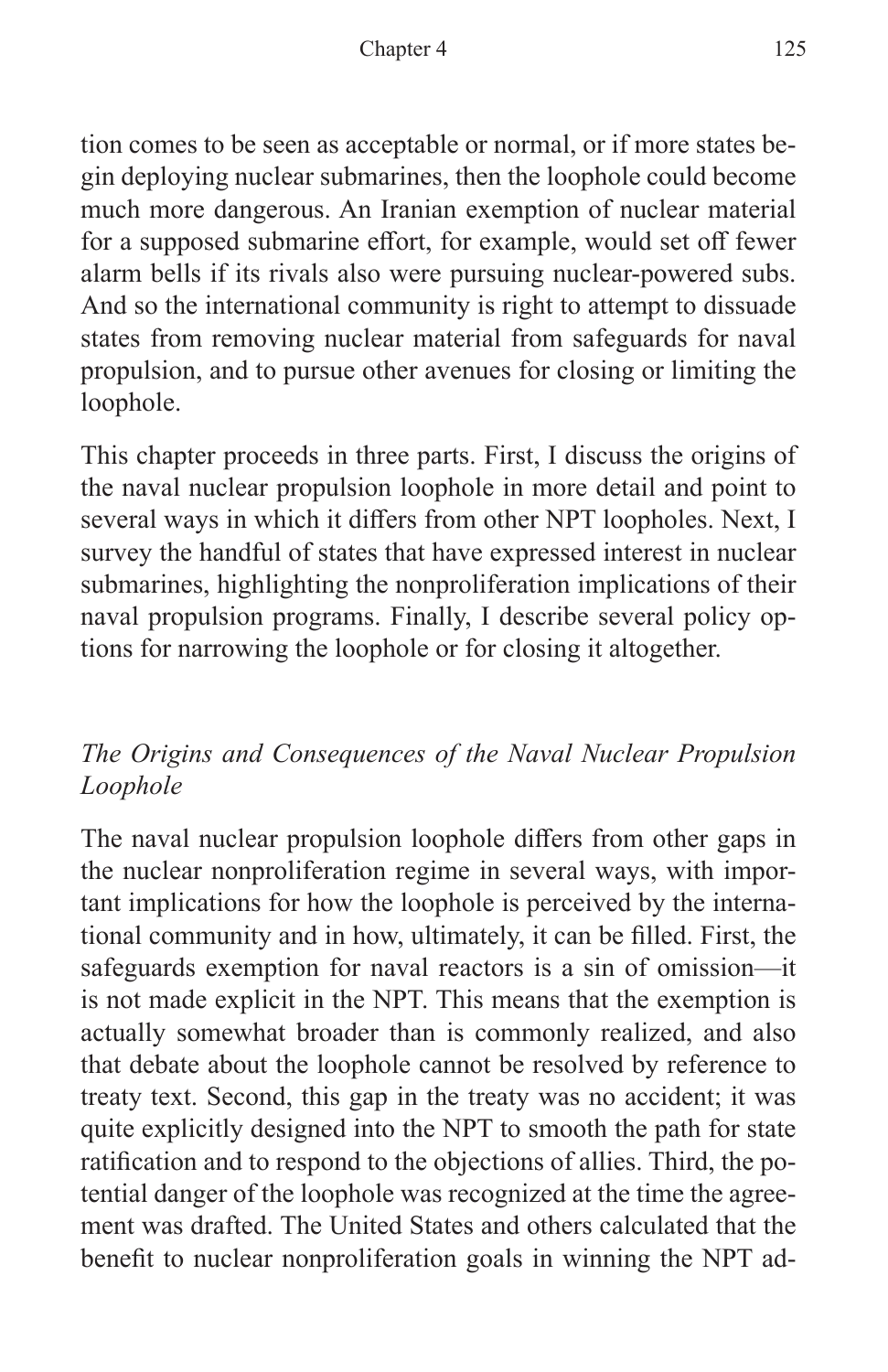herence of key states outweighed the future risk that the loophole would be used to evade international safeguards. So far, at least, this calculation seems to have been correct. Finally, the declaration requirements associated with this loophole make it highly alerting.

#### A Sin of Omission

There are two broad categories of loopholes in international agreements. Perhaps the most common type of loophole is invoked by the text of the treaty itself, or comes about as a result of disagreements about the correct interpretation of treaty language. The withdrawal clause of the NPT, laid out in Article X, is a loophole of this type. Similarly, some argue that the nuclear weapons states' reluctance to disarm is a kind of loophole resulting from a particular interpretation of their requirements under Article VI.4

Another type of loophole is created when the text of an international agreement fails to explicitly address some possible state action. Loopholes formed in this way do not necessarily imply that the drafters of the treaty did not consider the issue—such loopholes may be intentional or not. No treaty is exhaustive, and states must make decisions about what issues to cover explicitly in the text of an agreement.

The safeguards exemption for naval nuclear propulsion is of this latter type: It is a sin of omission. The NPT simply does not address the military uses of nuclear technology beyond nuclear weapons. It was left, then, to the International Atomic Energy Agency (IAEA) to create rules about how to safeguard enriched uranium intended for use in military naval reactors. Recognizing that international

<sup>4.</sup> See, for example, David A. Koplow, "Parsing Good Faith: Has the United States Violated Article VI of the Nuclear Non-Proliferation Treaty?" *Wisconsin Law Review,* Vol. 301, March/April 1993, pp. 301–394. Of course, others disagree. See Christopher A. Ford, "Debating Disarmament: Interpreting Article VI of the Treaty on the Non-Proliferation of Nuclear Weapons," *Nonproliferation Review*, Vol. 14, No. 3, November 2007, pp. 401–428.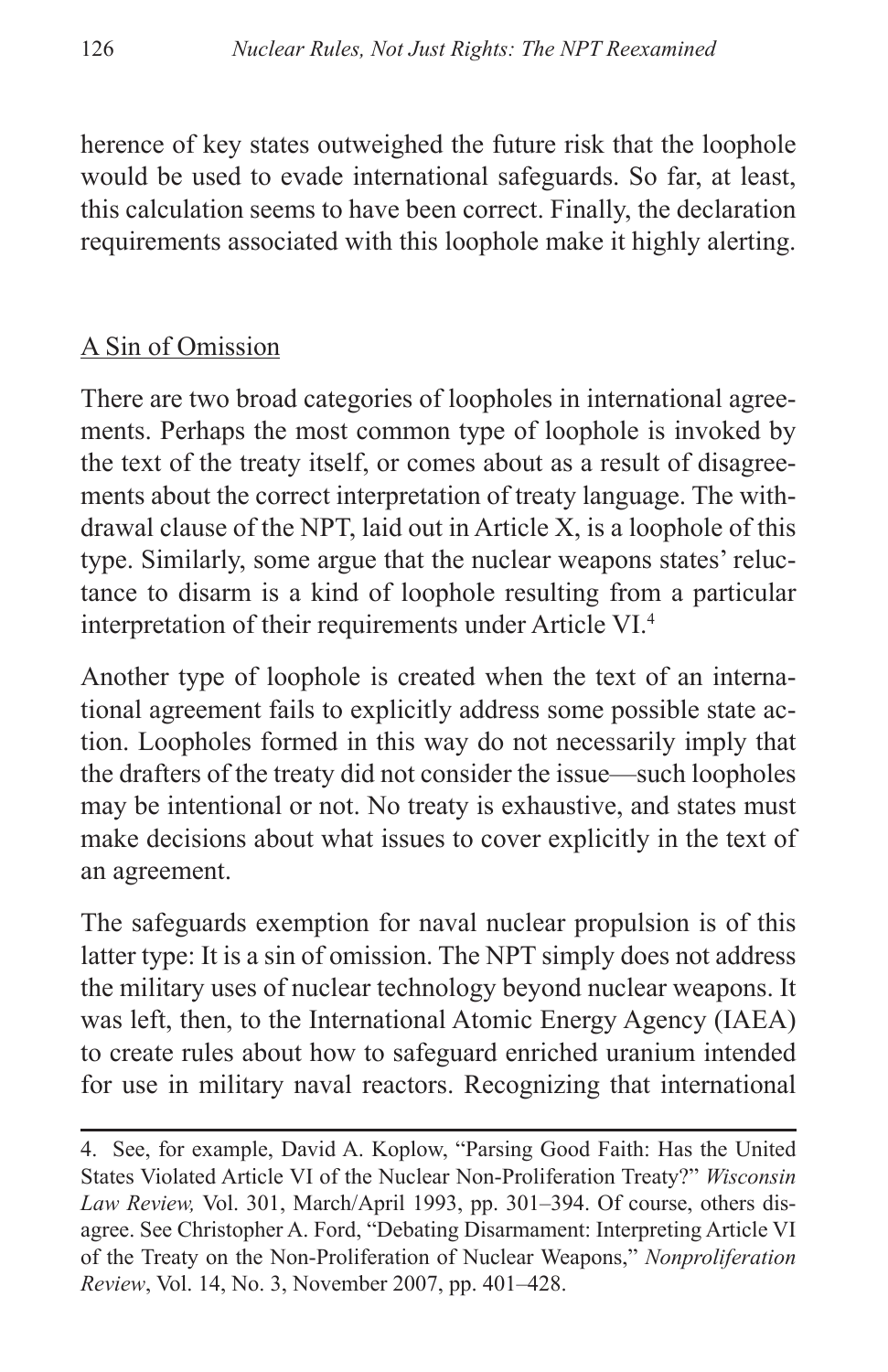inspections of military facilities would be a non-starter, the IAEA relies instead on state declarations. When exempting nuclear materials from safeguards for non-explosive military use, states must declare the activity and the amount of material employed, provide assurances that the material will not be used for nuclear weapons, and agree to reinstate safeguards on the material when its use for military purposes concludes.<sup>5</sup> The IAEA, however, does not attempt to verify these declarations, and so states may see this exemption as a convenient way to divert nuclear material for use in a covert weapons program.

The distinction between gaps in a treaty and more explicit loopholes is important for three reasons. First, when loopholes are not addressed in an international agreement, no amount of legal wrangling over the treaty text will settle the issue. Justification for explicit loopholes often comes down to a debate over the original intent of the treaty language, or over the broader context of particular treaty clauses.<sup>6</sup> This kind of argument is largely avoided when loopholes are simply not covered by the treaty. When non-nuclear weapons states within the NPT have announced their interest in nuclear submarines, for example, the public debate has centered on the nonproliferation or other consequences of that behavior, rather than its legality. That is, taking advantage of the naval propulsion exemption may be unwise, but it is not illegal.

Second, there may be a broader consensus about the existence of a loophole when it is not addressed by the treaty at all. In the case of the naval nuclear propulsion loophole, however, the broad agree-

<sup>5.</sup> International Atomic Energy Agency, *INFCIRC/153 (Corrected): The Structure and Content of Agreements Between the Agency and States Required in Connection with the Treaty on the Non-Proliferation of Nuclear Weapons*, Vienna: International Atomic Energy Agency, 1972.

<sup>6.</sup> The Vienna Convention on the Law of Treaties allows the negotiating history of an international agreement to clarify state obligations. Arguments relying on the intent of treaty drafters are routinely made outside of the courts, as well. See, for example, Ford, "Debating Disarmament."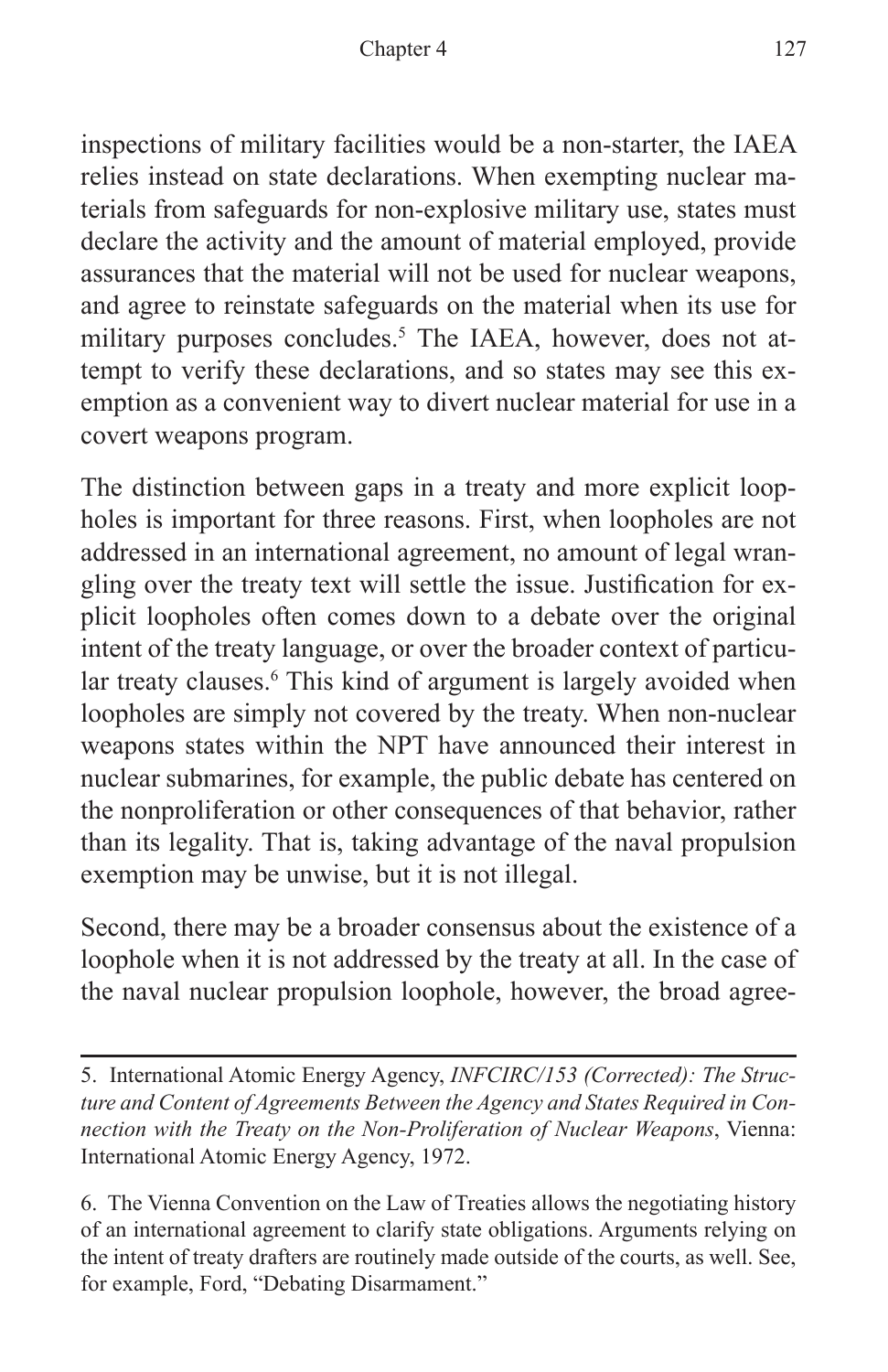ment that a loophole exists has not yet led to a concerted attempt at filling the gap in the treaty. This lack of action—in the face of many proposals—may stem from the perception that the loophole does not at this time constitute a significant threat to nonproliferation goals.

Finally, loopholes created by omission are often much broader than those resulting from explicit treaty text. With no treaty language to constrain them, states can take advantage of entire issue areas in which to act without fear of legal transgression. Because it is created by a gap in the treaty, the naval nuclear propulsion loophole is in fact quite a bit broader than it first appears. In contemporary policy debates, the NPT's failure to address non-explosive military uses of nuclear technology is most relevant to naval nuclear propulsion, but there are potentially a number of other applications that qualify for the exemption. Material to power nuclear reactors for military spacecraft might be exempted: Both the United States and Soviet Union had long-running space nuclear propulsion programs, and other countries, such as China and France, investigated the technology.7 The exemption also would apply to material destined for military reactors intended for radiation testing or to power a military base. The United States, for example, ran a long-standing program to develop small nuclear power reactors for military installations.<sup>8</sup> While the United States was aware of these broader uses for the military exemption, it preferred to keep the focus on naval reactors. For example, a now-declassified State Department cable cautioned the U.S. Embassy in Tokyo in 1976 that the exemption had only

<sup>7.</sup> On space nuclear propulsion efforts in the civilian sphere, see A. Stanculescu, et al., *The Role of Nuclear Power and Nuclear Propulsion in the Peaceful Exploration of Space*, Vienna: International Atomic Energy Agency, 2005.

<sup>8.</sup> See Lawrence H. Suid, *The Army's Nuclear Power Program: The Evolution of a Support Agency*, Westport, CT: Greenwood Press, 1990. Although the Army Nuclear Power Program concluded in the late 1970s, analysts continue to discuss the possibility of powering military bases with nuclear reactors. See Marcus King, LaVar Huntzinger, and Thoi Nguyen, *Feasibility of Nuclear Power on U.S. Military Installations*, Arlington, VA: CNA Corporation, March 2011.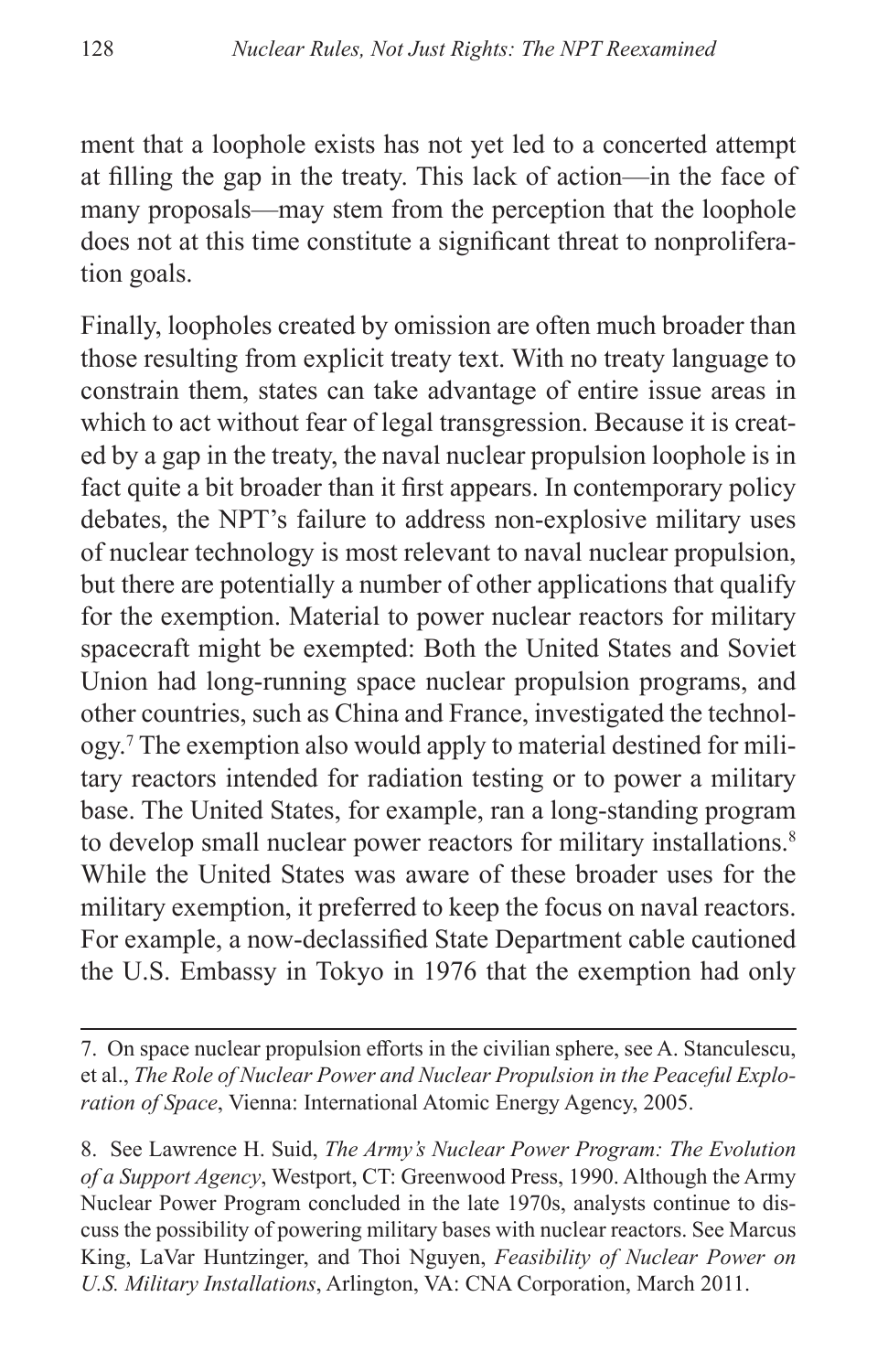been publicly linked to naval nuclear propulsion. It instructed that other possible applications should not be volunteered to Japanese government officials, but could be acknowledged if asked.<sup>9</sup>

# A Loophole by Design

The NPT's failure to address military non-explosive uses of nuclear technology was not an accident. Early drafts of the treaty included language that would have required non-nuclear weapons states to put all of their nuclear activities under safeguards, eliminating the possibility of exempting nuclear material from safeguards for any reason.10 By the time the NPT opened for signature in 1968, Article III limited safeguards for non-nuclear weapons states to "all source or special fissionable material in all *peaceful* nuclear activities," (emphasis added) thus excluding military non-explosive uses such as naval propulsion.<sup>11</sup>

Naval nuclear propulsion ultimately was left out of the NPT because of the complex dynamics of multilateral treaty negotiations. Two factors in particular influenced the decision to allow the military exemption. First, the United States recognized that the NPT would only be effective to the extent that it received widespread international adherence, and so Washington was focused on win-

10. U.S. Department of State, Draft Position Paper, "Non-Proliferation of Nuclear Weapons," August 14, 1964, Secret Noforn, Document 44, *Foreign Relations of the United States*, *1964-1968*, Volume XI, Arms Control and Disarmament, available from <history.state.gov/historicaldocuments/frus1964-68v11/d44> and U.S. Arms Control and Disarmament Agency, Draft Position Paper, "Safeguards on Peaceful Nuclear Activities," December 22, 1965, Confidential.

11. *Treaty on the Non-Proliferation of Nuclear Weapons*, July 1, 1968, entered into force on March 5, 1970, 21 U.S.T. 483, 729 UNT.S. 161.

<sup>9.</sup> U.S. Department of State, "State Department Cable 040620 to Embassy Tokyo," February 20, 1976, Confidential, Central Foreign Policy Files, Record Group 59, National Archives at College Park, MD, Retrieved from the Access to Archival Databases, available from <www.archives.gov>.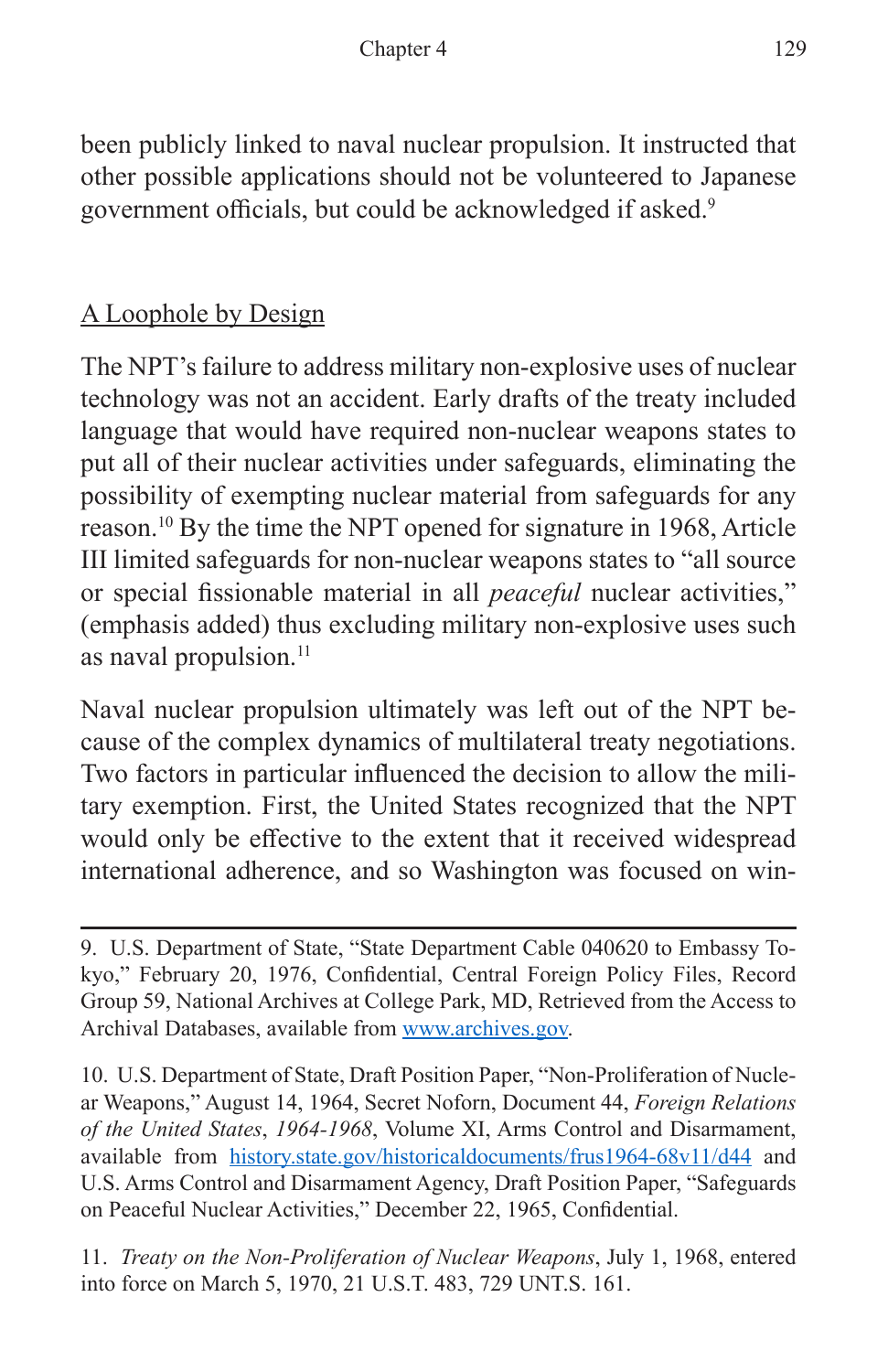ning the approval of key allies for the proposed treaty. Italy and the Netherlands, however, hoped to pursue nuclear-powered naval vessels in the future, while the United Kingdom worried that treaty language would complicate the import of naval reactors from the United States.<sup>12</sup> By leaving a gap in the treaty, the NPT's drafters helped to allay the concerns of these important allies.<sup>13</sup> Even the requirement that nonweapons states place their *peaceful* nuclear activities under IAEA safeguards was something of a victory; U.S. allies had insisted on removing language calling for mandatory safeguards from early drafts of the NPT.<sup>14</sup>

Second, the NPT drew criticism from some quarters for putting in place a two-tiered system, in which the five recognized nuclear

13. Of course, these states may ultimately have signed the treaty even without the presence of the naval reactor exemption; certainly some had multiple concerns about the NPT even in its final form. Italy, for example, "had been quite difficult" in negotiating the treaty, according to the Director of the U.S. Arms Control and Disarmament Agency. See "Memorandum for the Record of the 548th Meeting of the National Security Council," March 27, 1968, Secret, Document 229, *Foreign Relations of the United States*, *1964-1968*, Volume XI, Arms Control and Disarmament, available from [history.state.gov/historicaldocuments/frus1964-](history.state.gov/historicaldocuments/frus1964-68v11/d229) [68v11/d229](history.state.gov/historicaldocuments/frus1964-68v11/d229). On Italy's stance toward NPT ratification more broadly, see U.S. Department of State, Bureau of Intelligence and Research, "Intelligence Note 605, Italian Parliament Gives Overwhelming Backing to NPT," July 31, 1968, available from <www2.gwu.edu/~nsarchiv/nukevault/ebb253/doc31.pdf>.

14. "Editorial Note," Document 92, *Foreign Relations of the United States*, *1964–1968*, Volume XI, Arms Control and Disarmament, available from [history.](history.state.gov/historicaldocuments/frus1964-68v11/d92) [state.gov/historicaldocuments/frus1964-68v11/d92](history.state.gov/historicaldocuments/frus1964-68v11/d92).

<sup>12.</sup> Moltz, p. 109; David Fischer, *History of the International Atomic Energy Agency: The First Forty Years*, Vienna: International Atomic Energy Agency, 1997, p. 272, available from [www-pub.iaea.org/mtcd/publications/pdf/](http://www-pub.iaea.org/mtcd/publications/pdf/pub1032_web.pdf) [pub1032\\_web.pdf](http://www-pub.iaea.org/mtcd/publications/pdf/pub1032_web.pdf); and U.S. Arms Control and Disarmament Agency, Draft Position Paper, "Safeguards on Peaceful Nuclear Activities." A potential concern might have been the effect of NPT safeguards provisions on plans for a NATO multilateral force—this was a major issue in the NPT negotiations as a whole but by this time the possibility of multilateral nuclear submarines had been taken off the table. See Wilfrid L. Kohl, "Nuclear Sharing in Nato and the Multilateral Force," *Political Science Quarterly*, Vol. 80, No. 1, March 1965, pp. 94–95.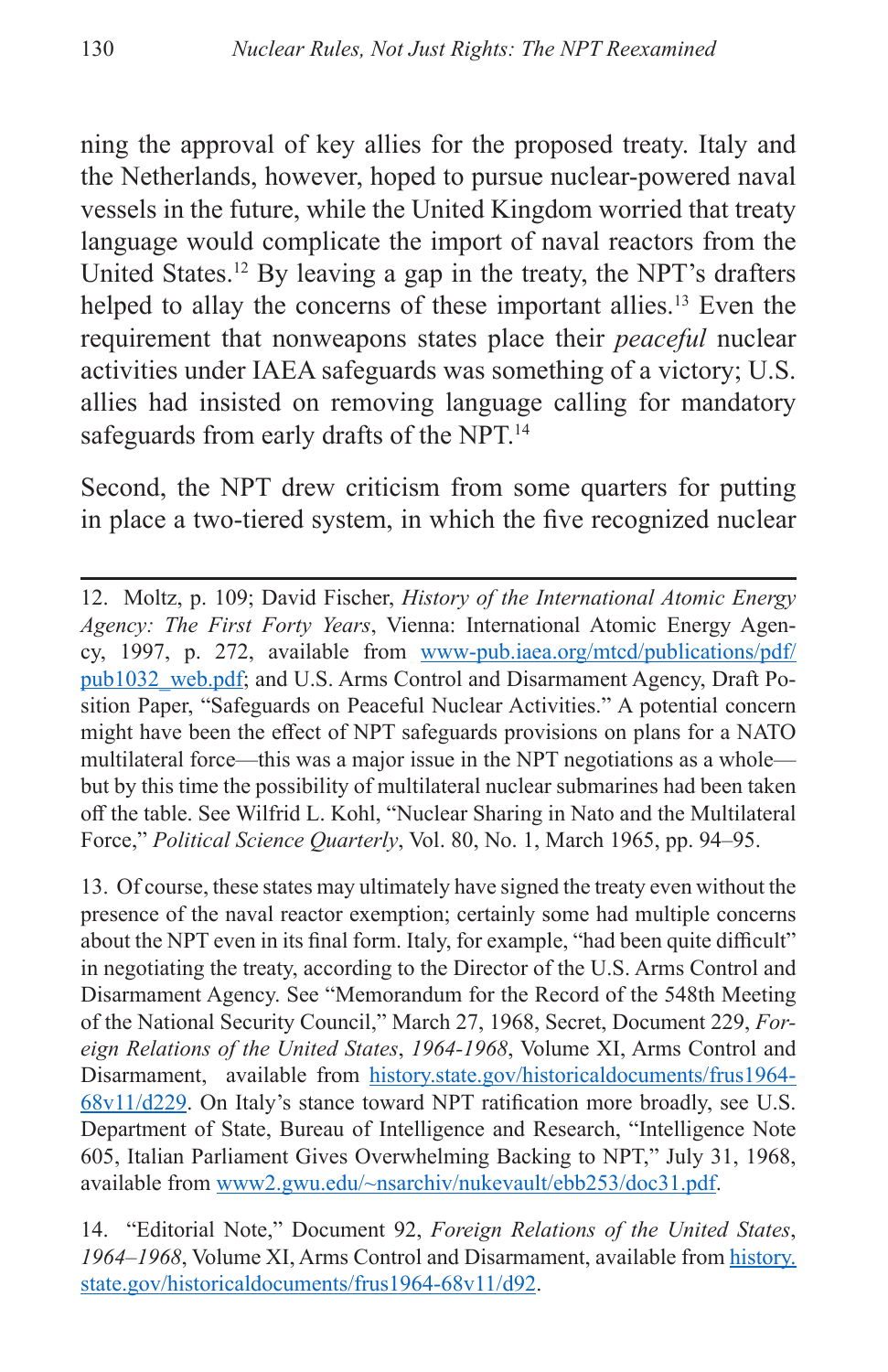weapons states would be treated differently than other members. To some extent, this was unavoidable—the fundamental goal of the NPT, after all, was to prevent new countries from joining the select club of nuclear weapons states. But the treaty also created obligations for non-nuclear states that the weapons states did not share; foremost among these was the requirement that states outside the P-5 place their nuclear facilities under international safeguards. The United States tried to cushion the blow by voluntarily offering to implement IAEA safeguards at its civilian facilities, but no nuclear weapons state—including the United States—was willing to go further and allow inspectors to have access to sensitive military installations.15 In this context, requiring nonweapons states to place non-explosive military activities under safeguards, or prohibiting such activities altogether, might have been seen as one more way in which the nonweapons states were being asked to bear a larger share of the burden under the treaty.

#### Anticipating a Loophole

Loopholes in international agreements often take countries by surprise; either they are not anticipated by the drafters of the treaty, or changes in technology or circumstances create new opportunities for states to evade the intent of the agreement. The naval nucle-

15. Proposals that would have required weapons states to place all peaceful nuclear activities under safeguards—just as nonweapons states were required to do—were rejected by the Soviet Union. See, for example, U.S. Arms Control and Disarmament Agency, "Memorandum, Director Foster to Secretary of State Rusk," January 11, 1967, Secret Limdis, Document 172, *Foreign Relations of the United States*, *1964-1968*, Volume XI, Arms Control and Disarmament, available from [history.state.gov/historicaldocuments/frus1964-68v11/d172.](history.state.gov/historicaldocuments/frus1964-68v11/d172) The nuclear weapons states all ultimately implemented voluntary safeguards at civilian nuclear facilities. For background on these agreements, see Adolf von Baeckmann, "IAEA Safeguards in Nuclear-Weapon States: A Review of Objectives, Purposes, and Achievements," *IAEA Bulletin*, Vol. 30, No. 1, March 1988, available from [www.iaea.org/sites/default/files/publications/magazines/bulletin/](www.iaea.org/sites/default/files/publications/magazines/bulletin/bull30-1/30103552224.pdf) [bull30-1/30103552224.pdf](www.iaea.org/sites/default/files/publications/magazines/bulletin/bull30-1/30103552224.pdf)*.*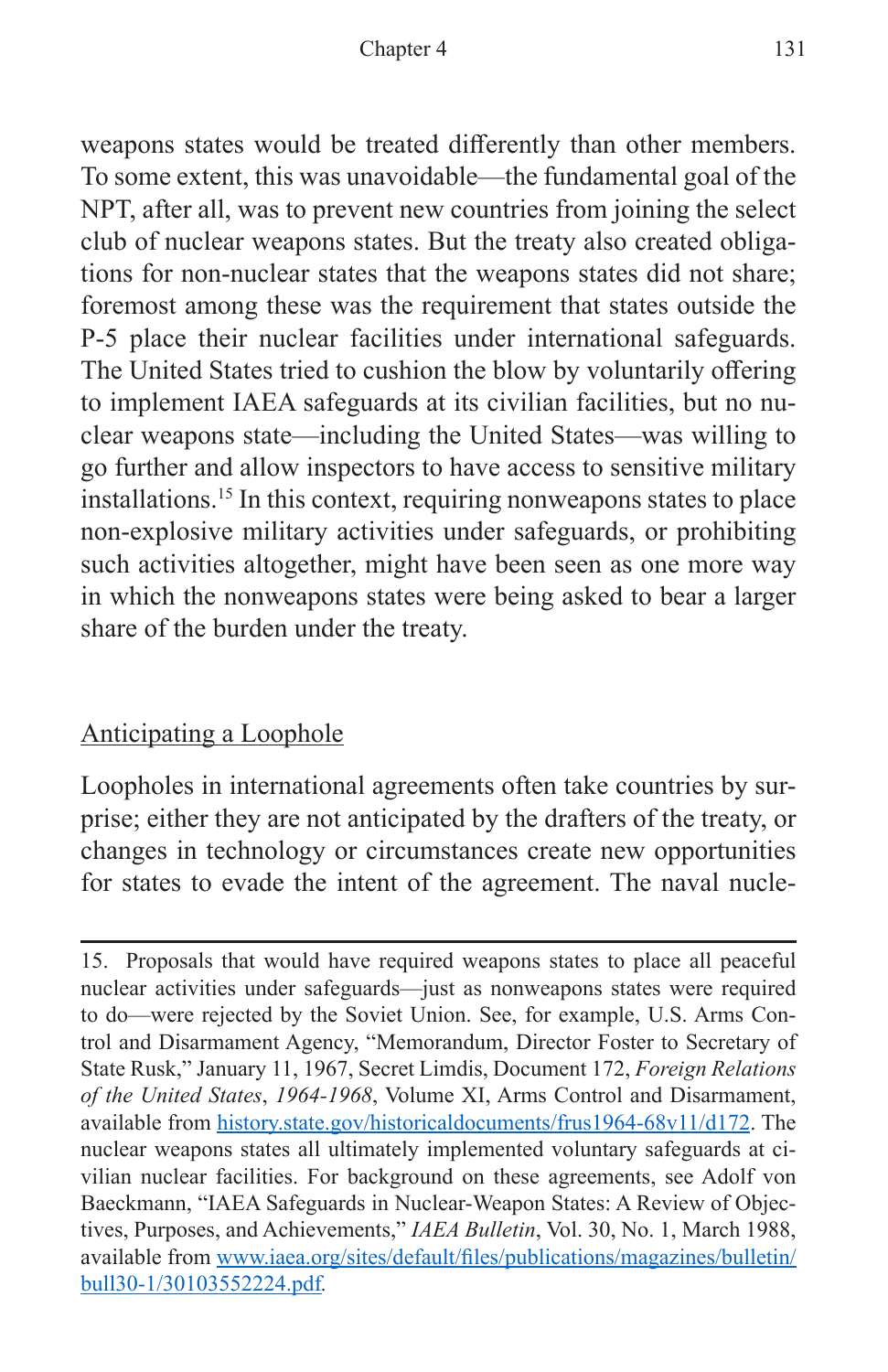ar propulsion loophole is different. Not only did the international community intentionally avoid addressing the naval propulsion issue, the risk that states would take advantage of this gap in the treaty was well understood at the time the NPT was being negotiated. A draft U.S. position paper from 1965 was quite explicit: "The U.S. position…is that we do not wish to create a possible loophole whereby a non-nuclear state might claim the right to exempt important nuclear facilities from safeguards, and…perhaps raise suspicions that clandestine nuclear weapons work was being carried out in those facilities."16 At the same time, however, a spate of nuclear submarine programs seemed quite a long way off in the late 1960s; only the nuclear weapons states seemed likely to deploy naval propulsion reactors for the foreseeable future. That the United States ultimately allowed the loophole into the treaty—knowing its potential consequences—suggests that its benefits were thought to exceed its costs.

#### A Canary in the Coal Mine

Before taking advantage of the safeguards exemption for naval nuclear propulsion, an NPT member state must make a detailed declaration to the IAEA. This has two important consequences for the loophole. First, it means that actually exercising the loophole can be highly alerting, acting like a canary in the coal mine for nuclear weapons intentions. When a state invokes the naval propulsion exemption, it puts other member states on notice and signals a greater risk of treaty non-compliance or treaty withdrawal in the future. Second, because exempting nuclear material from safeguards is so alerting, it becomes much more costly for states to take advantage of the loophole. Countries using the exemption invite an international response: They may face pressure or threats aimed at reversing their decision, and these consequences may extend well

<sup>16.</sup> U.S. Arms Control and Disarmament Agency, Draft Position Paper, "Safeguards on Peaceful Nuclear Activities."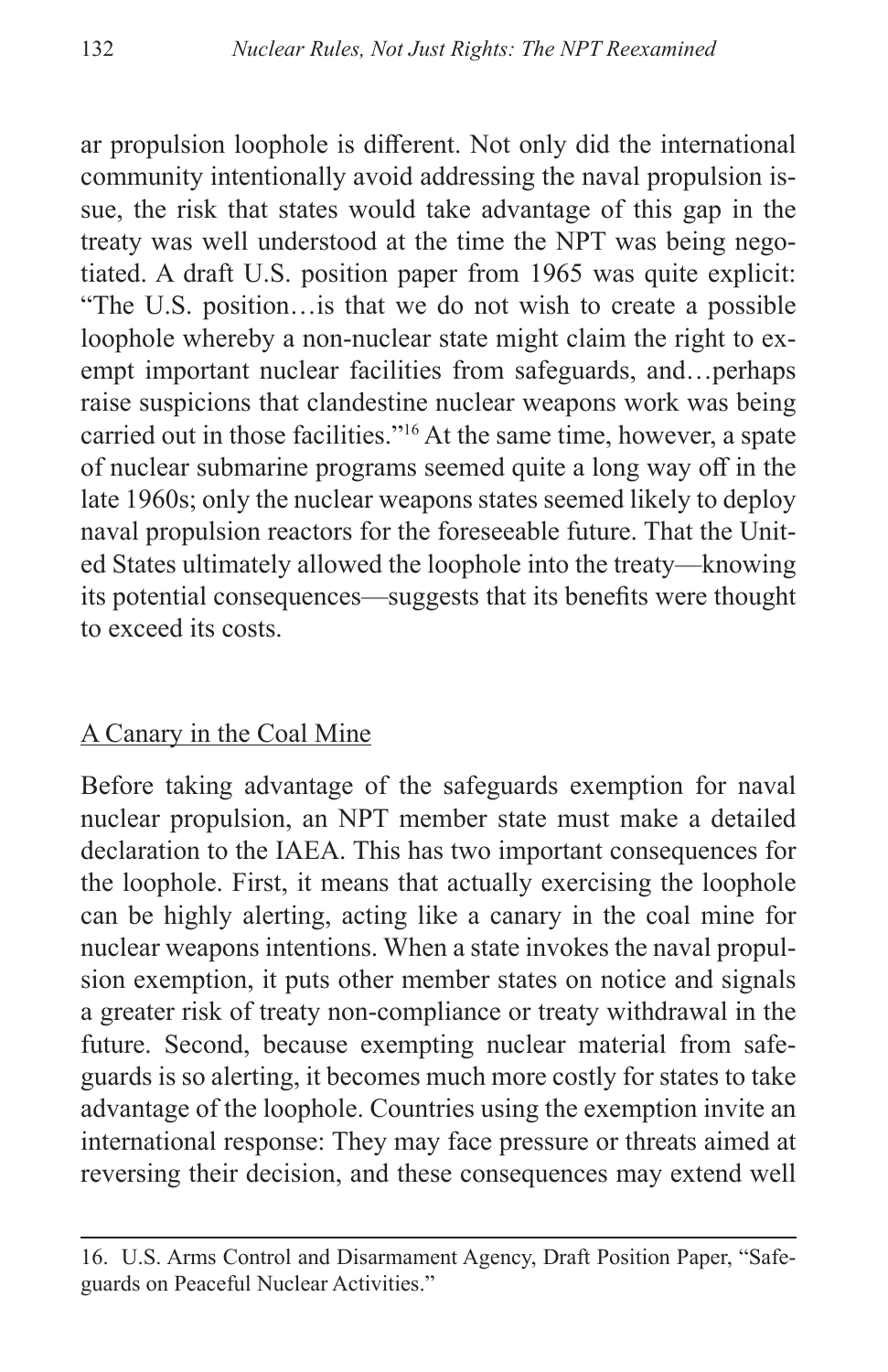outside the bounds of the NPT. States considering taking advantage of the naval propulsion exemption may anticipate an international response and choose other pathways to a bomb. The fact that the loophole is highly alerting, then, may ultimately make it less likely to be invoked in the first place.

This is the silver lining of the naval nuclear propulsion exemption: A country that takes advantage of the exemption is likely to have its nuclear activities subjected to increased scrutiny. Diverting material via the naval propulsion exemption is thus a dangerous way for potential proliferants to kick-start a nuclear weapons program. Other plausible nuclear weapons pathways for NPT member states—a fully covert enrichment program, for example, or acquisition of sensitive nuclear materials from abroad—are probably less alerting, and potentially give other states less time to respond with pressure, sanctions, or attack. Knowing this, proliferant states probably will not choose to divert material under the naval propulsion exemption, opting for less alerting pathways to a bomb, and reducing the danger ultimately posed by the loophole.

The withdrawal clause of the NPT is another loophole of this kind, because it requires a public declaration. Even more than the naval propulsion loophole, it is highly alerting. Any state looking to exit the NPT is basically announcing its intention to pursue nuclear weapons, making withdrawal an unattractive option for proliferants. State leaders seem to agree: While NPT members have engaged in 10 nuclear weapons programs since 1970, only North Korea has opted to withdraw from the treaty, and then only after making substantial progress toward a nuclear weapon.<sup>17</sup>

An important caveat, however, applies to these NPT loopholes:

<sup>17.</sup> This count of nuclear weapons programs is updated from Dong-Joon Jo and Erik Gartzke, "Determinants of Nuclear Weapons Proliferation," *Journal of Conflict Resolution*, Vol. 51, No. 1, February 1, 2007, pp. 167–194. See also Jeffrey M. Kaplow, "State Compliance and the Track Record of the Nuclear Nonproliferation Regime," working paper of Ph. D. dissertation, University of California, San Diego, 2014, available from [dl.jkaplow.net/KaplowCh1.pdf.](dl.jkaplow.net/KaplowCh1.pdf)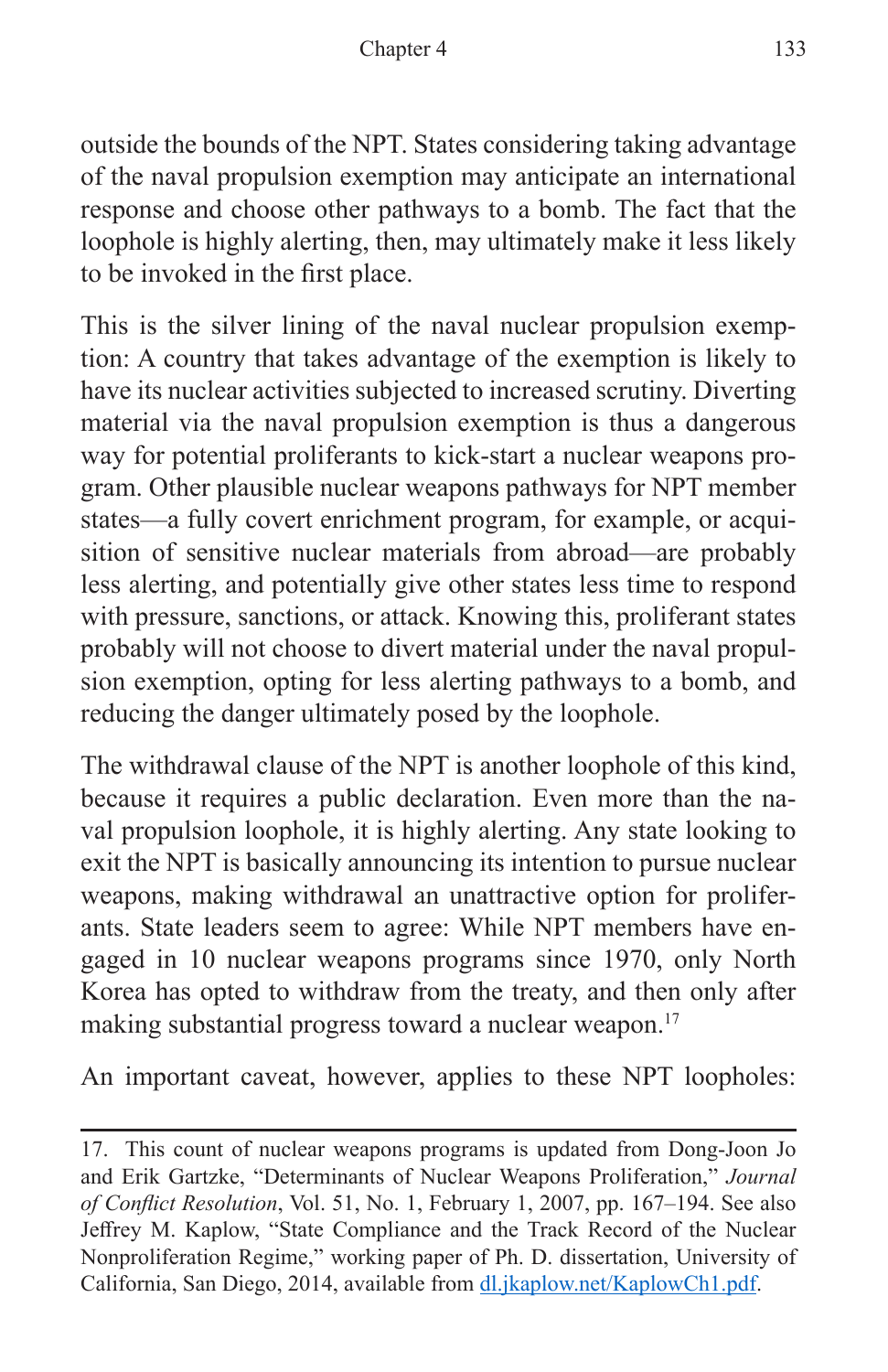They are only alerting so long as they are rarely employed. If several states had recently left the NPT, for example to protest the lack of progress on nuclear disarmament, then the next withdrawal—even by a state with a latent nuclear capability—would be less alarming. Similarly, an Iranian decision today to exempt nuclear material from safeguards for a nuclear submarine effort would set off many alarm bells. The same decision would be a weaker indicator of nuclear weapons ambitions, however, if it followed similar exemptions by others in the region. The exercise of these loopholes serves to legitimize them, ultimately making them less informative about a state's intentions.

The naval nuclear propulsion exemption also becomes less alerting if a state can make a plausible case that a nuclear submarine program is militarily useful. Nuclear submarines have long represented an attractive military capability, particularly for states concerned with the survivability of a nuclear deterrent, because they can stay underwater for longer and venture further than their conventionally powered counterparts. The benefits of naval reactors, however, are more than matched by their significant cost in development and operation, and lower-cost air-independent propulsion technologies now represent a viable alternative to nuclear propulsion for most states.<sup>18</sup> Few non-nuclear states can make a reasonable claim that a nuclear submarine program is worth the cost, and this hurdle is likely to get even higher over time as alternative technologies become both cheaper and more effective.

#### *A Survey of Nuclear Submarine Programs*

Only five states—the United States, Russia, the United Kingdom, France, and China—currently deploy nuclear submarines with

<sup>18.</sup> Ma and von Hippel, pp. 97–98. On the difficulties that modern, non-nuclear attack submarines pose for U.S. anti-submarine warfare, see John R. Benedict, "The Unraveling and Revitalization of U.S. Navy Antisubmarine Warfare," *Naval War College Review*, Vol. 58, No. 2, Spring 2005, pp. 101–102.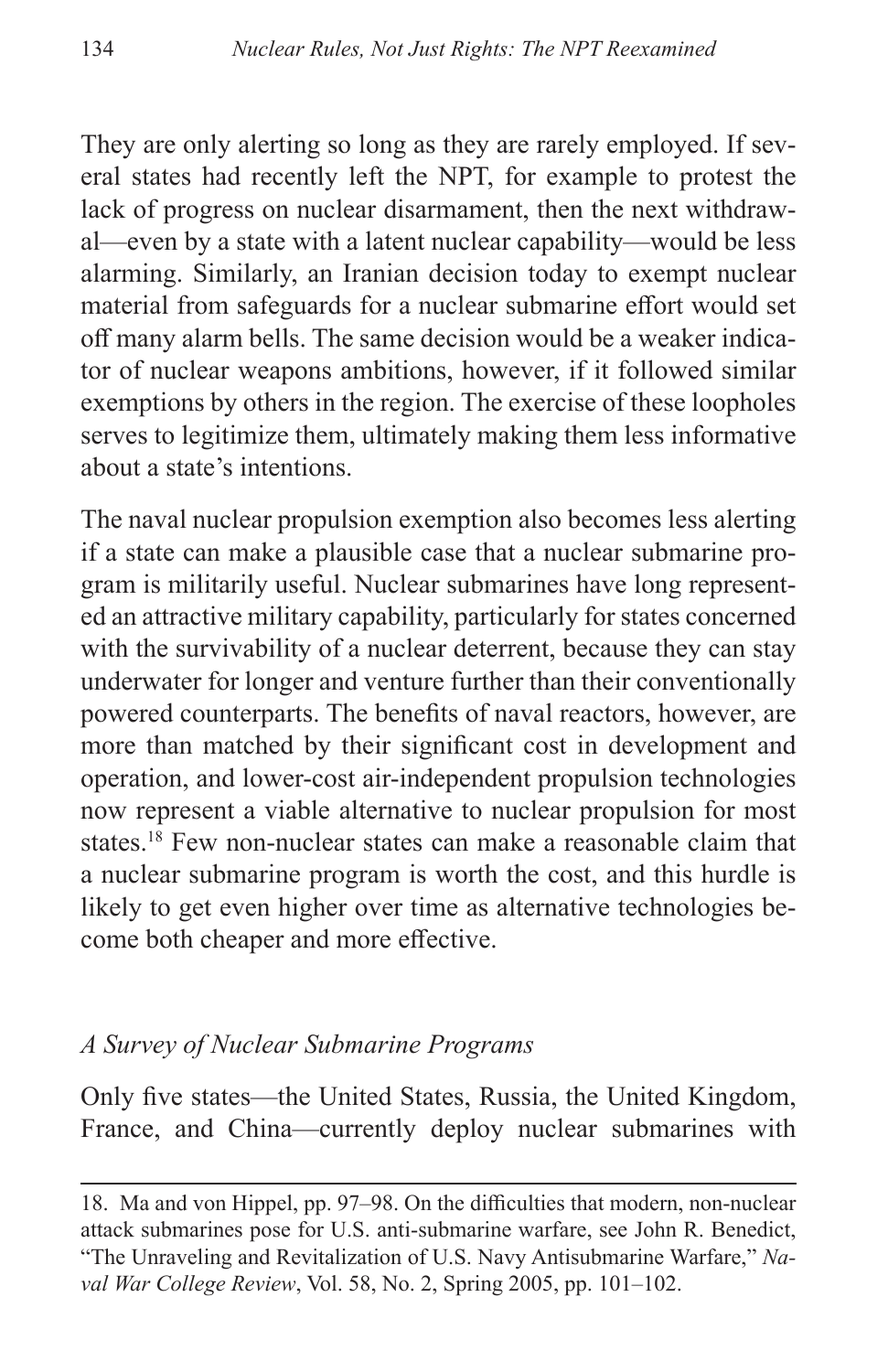their naval forces. Several other countries have expressed interest in naval nuclear propulsion over the years, however, with potential consequences for global nuclear nonproliferation efforts. In this section, I survey the nuclear submarine landscape beyond the P-5, with an emphasis on the nonproliferation implications of each state's naval nuclear propulsion efforts.

### Canada

Canada does not currently have a nuclear submarine program, but it caught many by surprise when it announced in 1987 its intention to add 10–12 nuclear submarines to its naval forces, one piece of a larger strategy to reassert Canadian sovereignty over Arctic territories and improve Canada's deterrent posture.19 Despite some opposition from Canada's allies, both France and the United Kingdom intended to compete to supply the submarines.<sup>20</sup> Canada's plans were ultimately abandoned—the shifting views of the Canadian public and the end of Cold War made additional military spending unpopular.

The Canada nuclear submarine episode served as a warning about the ease with which a dangerous precedent could be set, even by a state that was strongly supportive of global nonproliferation efforts. Canada would have been the first state to exempt nuclear material from safeguards for military use—the Canadian government even

20. Steve Shallhorn: "Standing up to the United States," *Bulletin of the Atomic Scientists,* Vol.43, No. 8, October 1987, pp. 16–17.

<sup>19.</sup> Canada's Defense Minister in 2012 caused some controversy by implying Canadian interest in deploying nuclear submarines, but his comments were quickly walked back. See Laura Payton, "No Nuclear Sub Buy Planned, MacKay Affirms," *CBC News*, October 28, 2011, available from *www.cbc.ca/1.1043181*. On the 1987 defense strategy, see Canada Department of National Defence, *Challenge and Commitment: A Defence Policy for Canada*, Ottawa: Canadian Government Publishing Centre, 1987, pp. 52–53, available from [publications.](publications.gc.ca/collections/collection_2012/dn-nd/D2-73-1987-eng.pdf) [gc.ca/collections/collection\\_2012/dn-nd/D2-73-1987-eng.pdf](publications.gc.ca/collections/collection_2012/dn-nd/D2-73-1987-eng.pdf).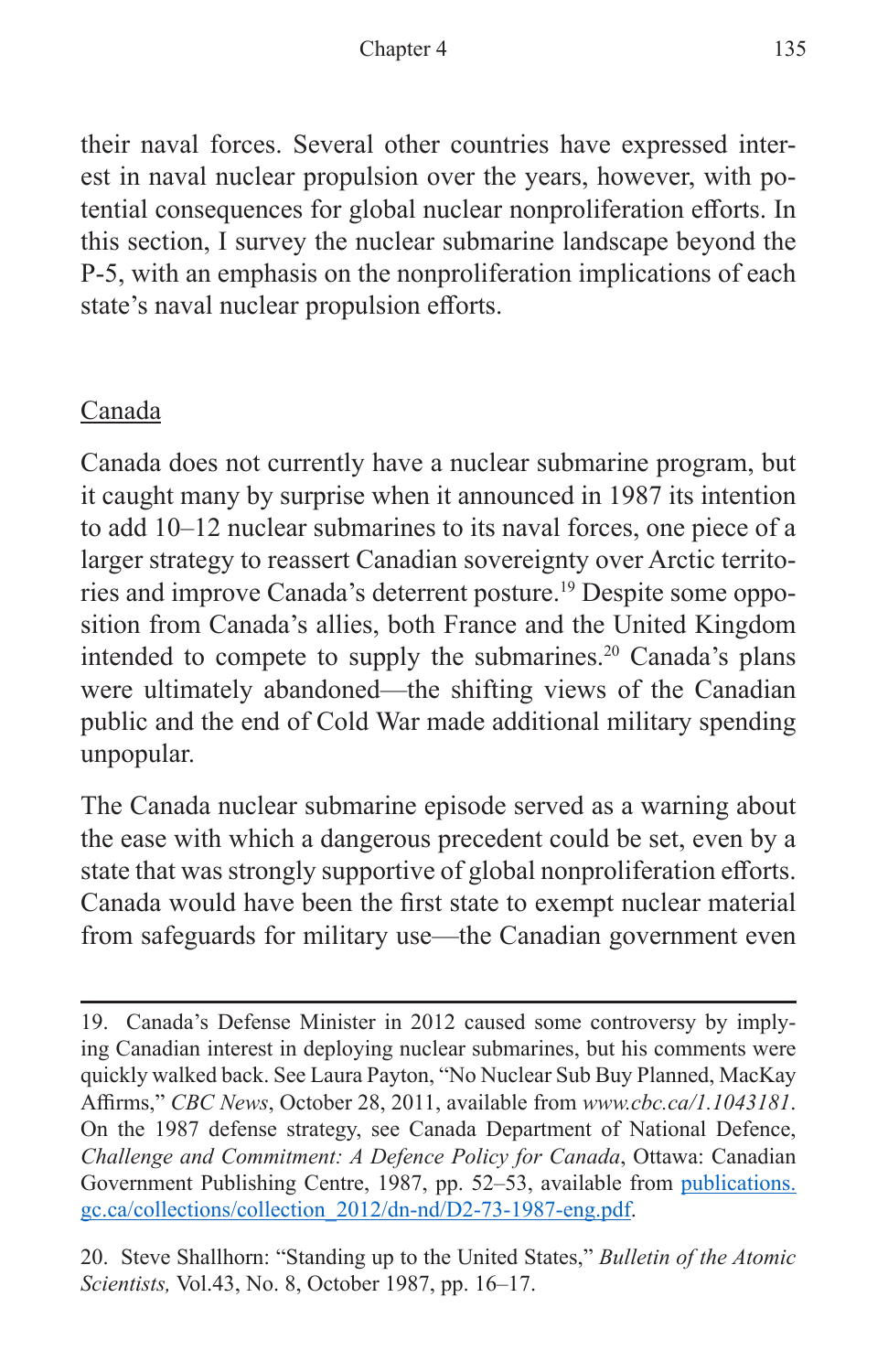emphasized that it would set a positive example for other states considering exemptions—and this fact drew the attention and criticism of the nuclear nonproliferation community.21 While Canada itself would not use the exemption to supply a covert nuclear weapons program, its foray into naval nuclear propulsion could have made it easier for others to do so. Removing nuclear material from IAEA safeguards potentially would legitimize the use of nuclear technology for military purposes within the NPT and provide an example for other, less trustworthy states to point to in justifying their actions.

In Canada's case, there was another precedent at play: The first sale of a nuclear submarine to a non-nuclear weapons state. Had the Canadian plan moved forward, it might have increased both the supply-and demand-side risk that additional states would acquire nuclear submarines. On the supply side, the nuclear weapons states had largely held firm in denying the sale of nuclear submarines or naval reactor technology to nonweapons states. This had always been something of an uneasy truce, however, because the nuclear weapons states have significant financial incentives to market such technology abroad. If this barrier were broken and nuclear submarine sales were to become seen as just another arms deal, there could be many additional states in line to acquire naval reactor technology. On the demand side, when new states acquire a nuclear submarine capability, their rivals may feel compelled to follow suit, both to nullify any potential strategic advantage and to satisfy domestic constituencies calling for military parity to be maintained. More broadly, the spread of naval nuclear propulsion may lead states to see nuclear submarines as a sign of international prestige or of status as a major power.

The spread of nuclear submarines indirectly increases the risk of

<sup>21.</sup> See, for example, Tariq Rauf and Marie-France Desjardins, "Canada's Nuclear Submarine Program: A New Proliferation Concern," *Arms Control Today*, Vol. 18, No. 10, December 1988, pp. 13–18; and William Epstein, "New Stance Tarnishes Canada's Reputation," *Bulletin of the Atomic Scientists*, Vol.43, No. 8, October 1987, pp. 11–12.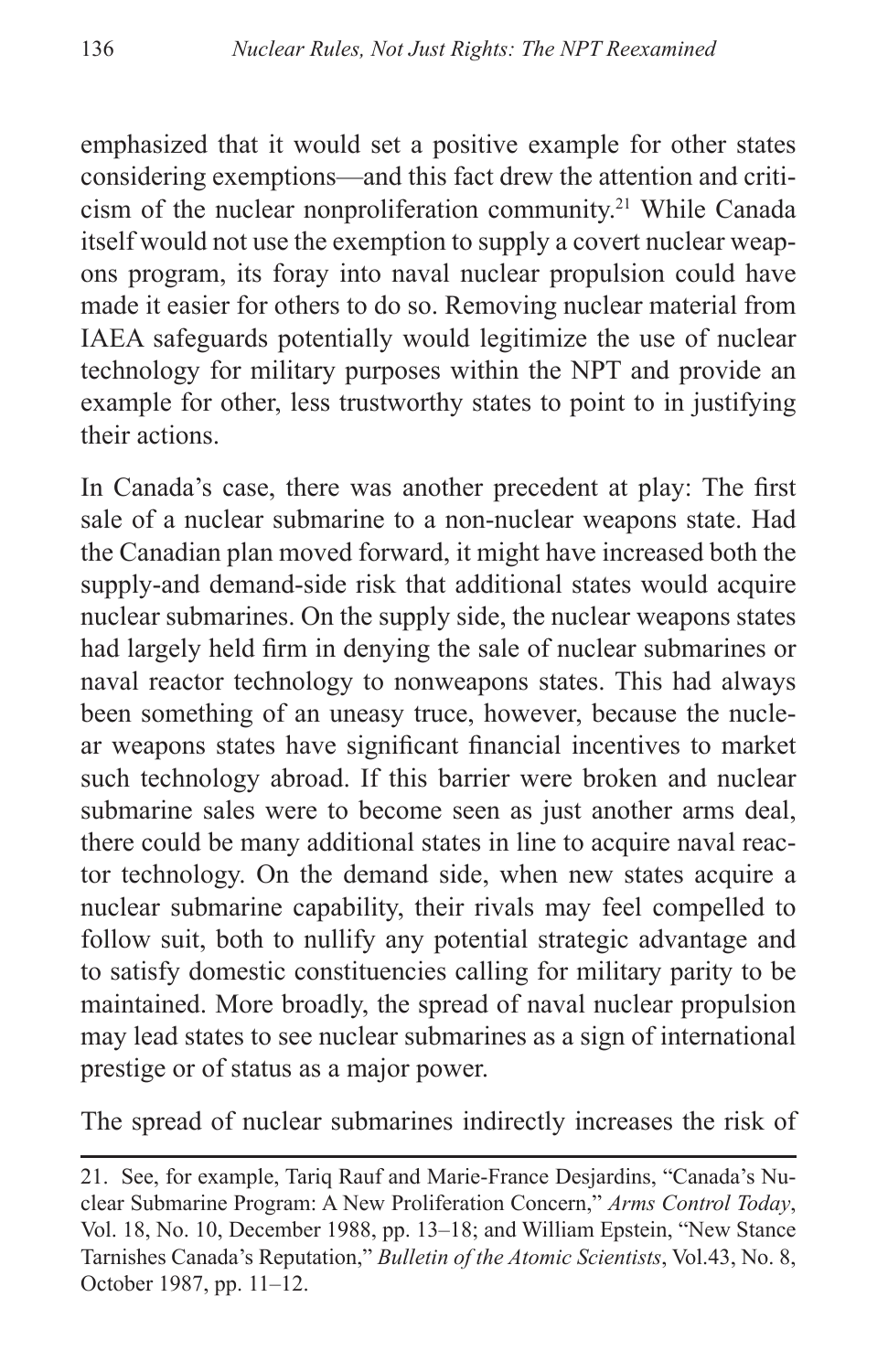nuclear proliferation: More nonweapons states with nuclear submarines means more chances to divert nuclear material using the naval nuclear propulsion exemption. Perhaps more dangerous, however, is the ability of naval reactors to justify the enrichment of uranium at higher levels. Facilities producing fuel for power reactors generally output material enriched to no more than five percent uranium-235 (U-235), but most naval reactors call for at least 20 percent enriched uranium and some use weapons-grade material enriched to over 90 percent.<sup>22</sup> A state with a nuclear submarine may have a built-in excuse to, first, optimize uranium enrichment facilities for the production of material enriched to higher levels and, second, stockpile uranium enriched at those higher levels. The ability to produce higher enriched material dramatically increases a state's nuclear latency and its ability to quickly manufacture a nuclear weapon in a breakout scenario.

#### India

In 1988, India became the first state outside of the P-5 to operate a nuclear submarine, leasing a Charlie-class submarine from the Soviet Union. That boat was returned in 1991, but in 2012 India added a leased Russian Akula-class nuclear submarine to its fleet. Both deals offered a useful training platform and a source of technology transfer for India's indigenous nuclear submarine effort.<sup>23</sup> The first Indian-built nuclear submarine, the INS Arihant, was unveiled in 2009 and began sea trials in late 2014.<sup>24</sup>

<sup>22.</sup> Ma and von Hippel, p. 91.

<sup>23.</sup> Moltz, p. 110; and Yogesh Joshi, "Leased Sub Key to India's Naval Modernization," *World Politics Review*, June 1, 2012, available from [www.worldpolitic](www.worldpoliticsreview.com/articles/12014/leased-sub-key-to-indias-naval-modernization)[sreview.com/articles/12014/leased-sub-key-to-indias-naval-modernization.](www.worldpoliticsreview.com/articles/12014/leased-sub-key-to-indias-naval-modernization)

<sup>24.</sup> Pandit, "India's First Indigenous Nuclear Submarine Gears up for Maiden Sea Trials." The name *Arihant*, reassuringly, is Sanskrit for "destroyer of enemies."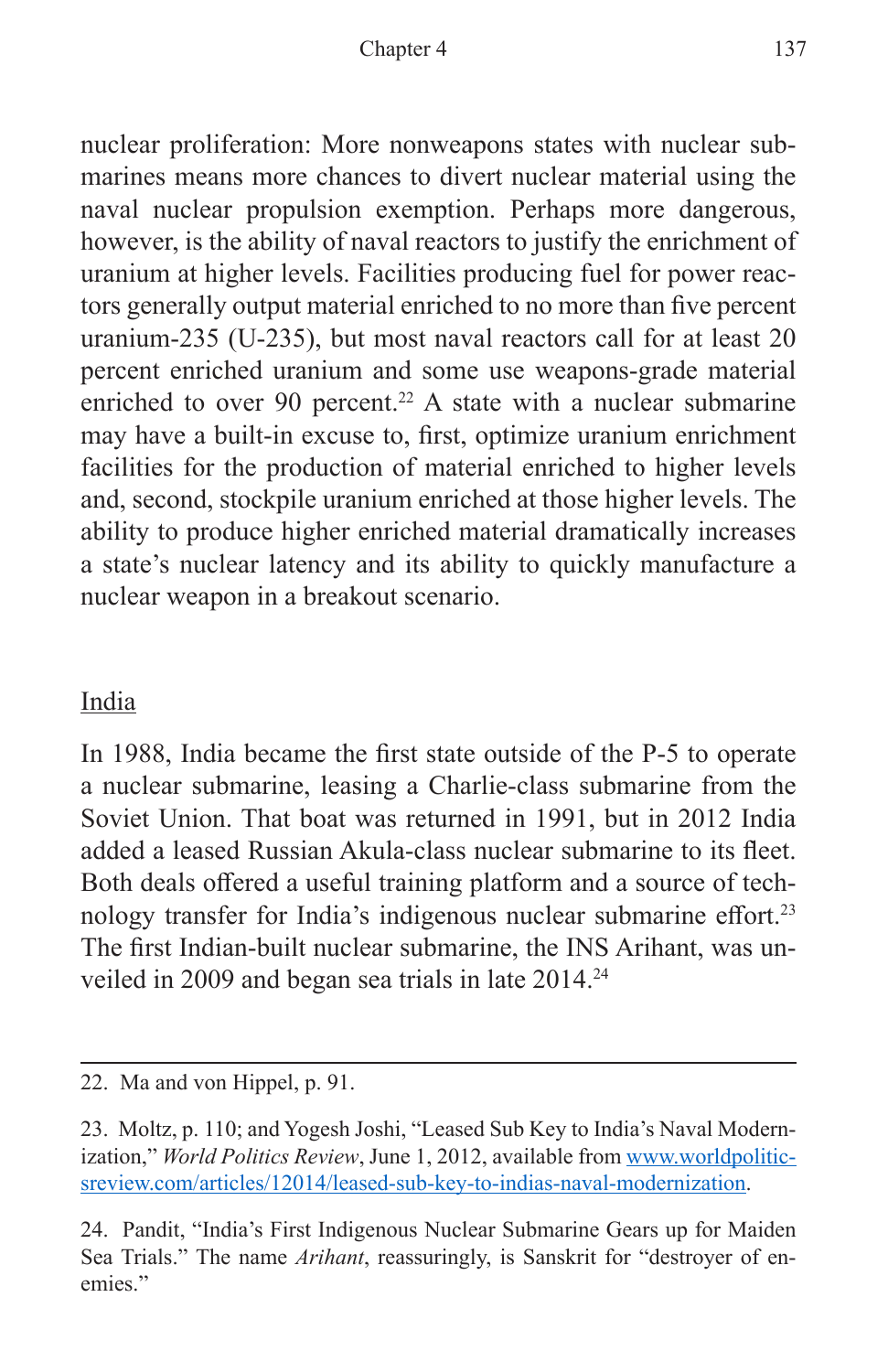Because India is outside the NPT and already possesses nuclear weapons, its development of nuclear submarines does not set a new precedent with respect to the military use of nuclear material under IAEA safeguards. India's nuclear propulsion ambitions do, however, have several indirect consequences for nuclear nonproliferation. First, India's efforts raise the profile of nuclear submarine technology and demonstrate to other states that this capability is attainable. This, in turn, may make nonweapons states within the NPT more likely to seek nuclear submarines of their own. Second, once India has a demonstrated nuclear submarine capability, it becomes a potential supplier of nuclear propulsion technology to other states, with all of the proliferation risks that implies. While onward proliferation is a concern, it is worth noting that India has shown restraint in other aspects of nuclear supply. Finally, Indian nuclear submarines potentially affect the strategic balance with Pakistan, and may prompt Islamabad to intensify its naval efforts. Should Pakistan seek its own nuclear submarine capability, it is likely to turn to China for assistance, further weakening the norm against the supply of naval nuclear propulsion technology and leading to an escalation of what is already a low-level naval arms race in the region.25

#### Brazil

Brazil's nuclear submarine effort dates from the late 1970s, part of the parallel nuclear program run by the nation's military services. The Brazilian navy's contribution to the program included both the development of gas centrifuge uranium enrichment technology and

<sup>25.</sup> Iskander Rehman, "Drowning Stability: The Perils of Naval Nuclearization and Brinkmanship in the Indian Ocean," *Naval War College Review*, Vol. 65, No. 4, Autumn 2012, pp. 64–88 and Yogesh Joshi and Frank O'Donnell, "India's Submarine Deterrent and Asian Nuclear Proliferation," *Survival*, Vol. 56, No. 4, August/September, 2014, pp. 157–174.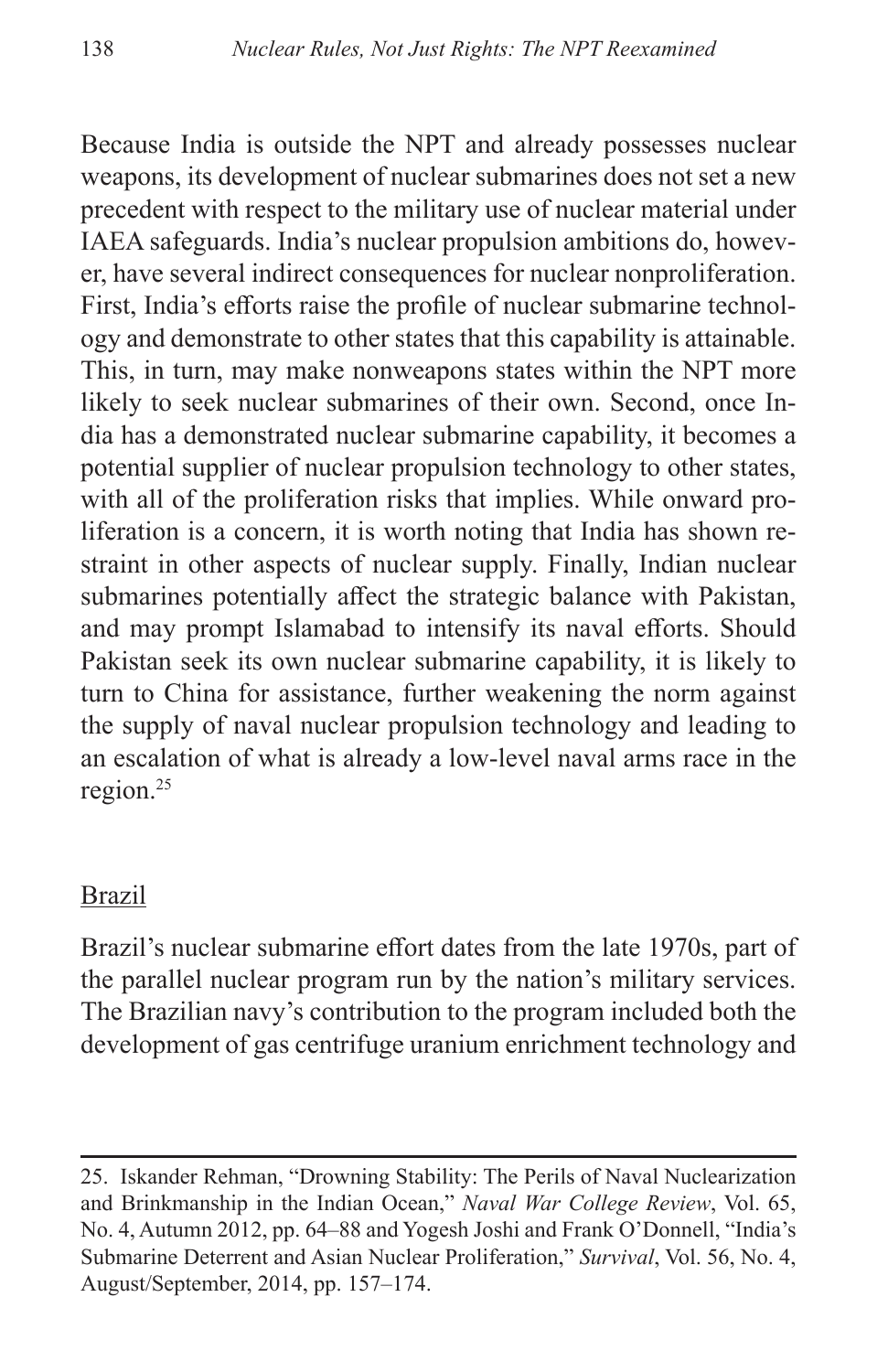exploration of naval propulsion reactors.<sup>26</sup> The navy's nuclear submarine work persisted at a low level even as most of the military's nuclear efforts were shuttered in the late 1980s and early 1990s; the submarine program was revitalized in 2007 with the announcement of significant funding to build a prototype nuclear propulsion reactor. With new buy-in from the political leadership, progress in the nuclear submarine program has accelerated in recent years. A deal with France will provide assistance with the non-nuclear components of the submarine, and Brazil aims to complete the first of six planned subs by the mid-2020s.<sup>27</sup>

The rationale for a Brazilian nuclear submarine capability has never been completely clear, and still puzzles analysts. At a recent dialogue between Brazilian and U.S. defense experts and officials, the motivation for the submarine program led to some debate even within the Brazilian delegation. A Brazilian defense analyst "argued that Brazil not only lacked a compelling rationale for such submarines, but that the cost accounting for the program was nontransparent. … The discussion revealed that there is little public knowledge of the Brazilian nuclear propulsion program, nor is there clarity on the full costs or rationale for the program."28 Brazilian military and political leaders have spoken vaguely about Brazil's need to defend its maritime interests and national sovereignty, and more specifically about the defense of offshore oil and gas assets. Of course, the nuclear submarine effort long predates the discovery of those energy resources, and there may be better tools for the job than a naval capability that is generally seen as a way to project power

27. Thielmann and Kelleher-Vergantini, pp. 4-5.

28. Anne L. Clunan and Judith Tulkoff, *Perspectives on Global and Regional Security and Implications of Nuclear and Space Technologies*, Monterey, CA: Naval Postgraduate School, October 2014, p. 20, available from [calhoun.nps.](calhoun.nps.edu/handle/10945/43786) [edu/handle/10945/43786](calhoun.nps.edu/handle/10945/43786)*.*

<sup>26. &</sup>quot;Memorandum, Information for the President of Brazil, No. 011/85 from the National Security Council, Structure of the Parallel Nuclear Program," February 21, 1985, Wilson Center, History and Public Policy Program Digital Archive, available from [digitalarchive.wilsoncenter.org/document/116917.](digitalarchive.wilsoncenter.org/document/116917)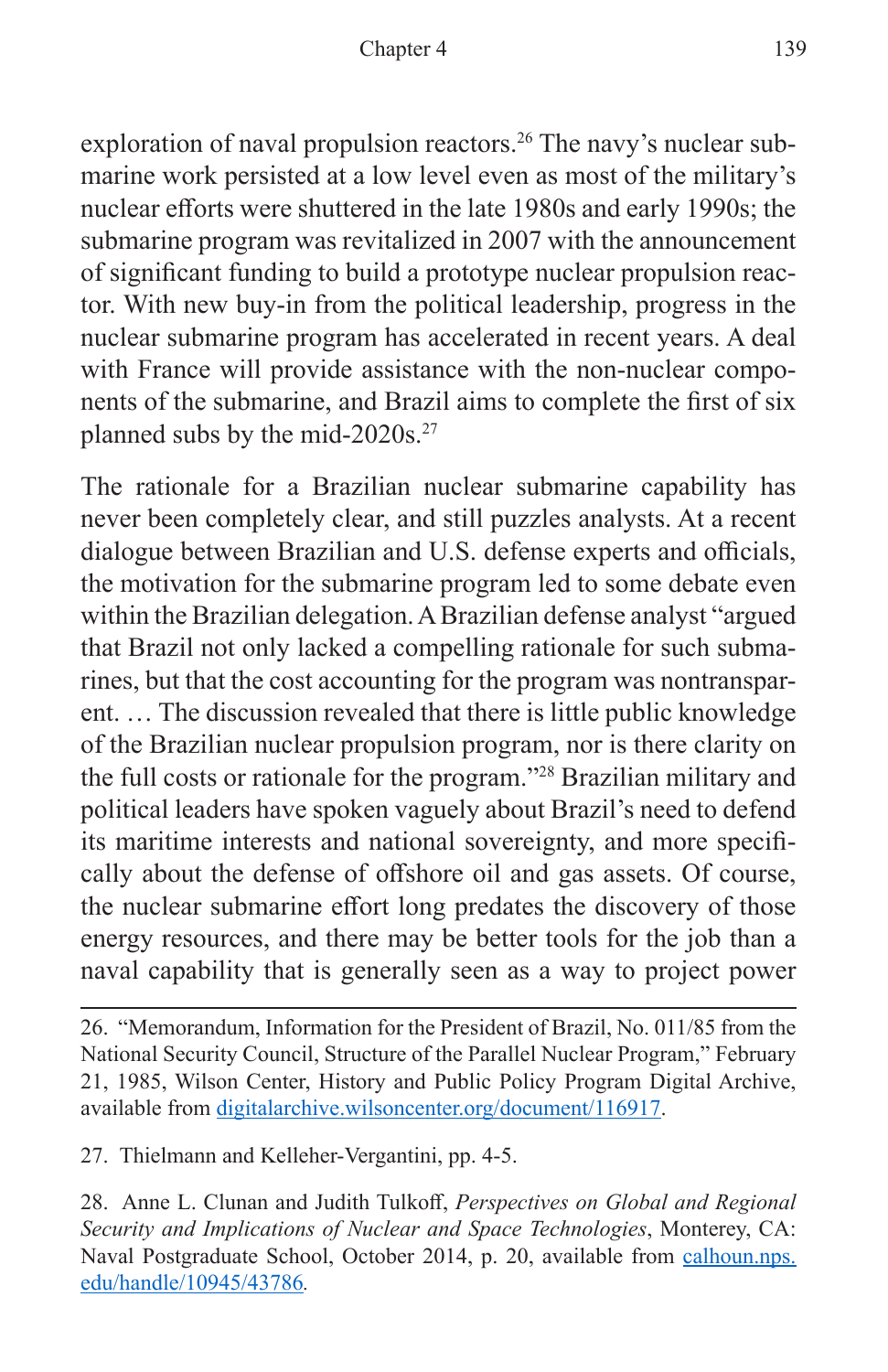far from a state's borders.<sup>29</sup> Fundamentally, the nuclear submarine program probably has more to do with Brazil's great power aspirations than with any of the stated military needs. $30$ 

Whatever its intended purpose, Brazil's long-delayed nuclear submarine is notable for its nonproliferation consequences: It is likely to be the first case in which nuclear material is exempted from international safeguards for military use. Like the Canadian flirtation with nuclear submarines described above, a move by Brazil to take advantage of the NPT's naval propulsion exemption would set a precedent for other non-nuclear weapons states, and so risk weakening IAEA safeguards generally. Unlike Canada, however, Brazil has not been a model nonproliferation citizen. It is widely considered to have had an active nuclear weapons program from the late-1970s through the 1980s. It was a late adherent to the NPT, finally joining the treaty in 1998, nearly the last nonweapons state to do so. Negotiations with the IAEA over safeguards procedures at Brazil's enrichment facility, typically managed without fanfare by mid-level officials, made international news because of Brazil's insistence that inspectors not be allowed to actually see the centrifuges operating at the plant.<sup>31</sup> And Brazil remains a high-profile holdout when it comes to the Additional Protocol to its IAEA safeguards agreement, a more stringent set of declaration and inspection requirements for nuclear activities that has been signed by 124 states.

29. Sarah Diehl and Eduardo Fujii, "Brazil's Pursuit of a Nuclear Submarine Raises Proliferation Concerns," *WMD Insights*, No. 23, March 2008, pp. 9–18.

30. For a full discussion of Brazil's motivations for seeking nuclear technology generally, including the nuclear submarine effort, see Togzhan Kassenova, *Brazil's Nuclear Kaleidoscope: An Evolving Identity*, Washington, DC: Carnegie Endowment for International Peace, 2014, available from [http://carnegieen](http://carnegieendowment.org/2014/03/12/brazil-s-nuclear-kaleidoscope-evolving-identity-pub-54832)[dowment.org/2014/03/12/brazil-s-nuclear-kaleidoscope-evolving-identity](http://carnegieendowment.org/2014/03/12/brazil-s-nuclear-kaleidoscope-evolving-identity-pub-54832)[pub-54832](http://carnegieendowment.org/2014/03/12/brazil-s-nuclear-kaleidoscope-evolving-identity-pub-54832)*.*

31. Sharon Squassoni and David Fite, "Brazil as Litmus Test: Resende and Restrictions on Uranium Enrichment," *Arms Control Today*, Vol. 35, No. 8, October 2005, available from [legacy.armscontrol.org/act/2005\\_10/Oct-Brazil](legacy.armscontrol.org/act/2005_10/Oct-Brazil).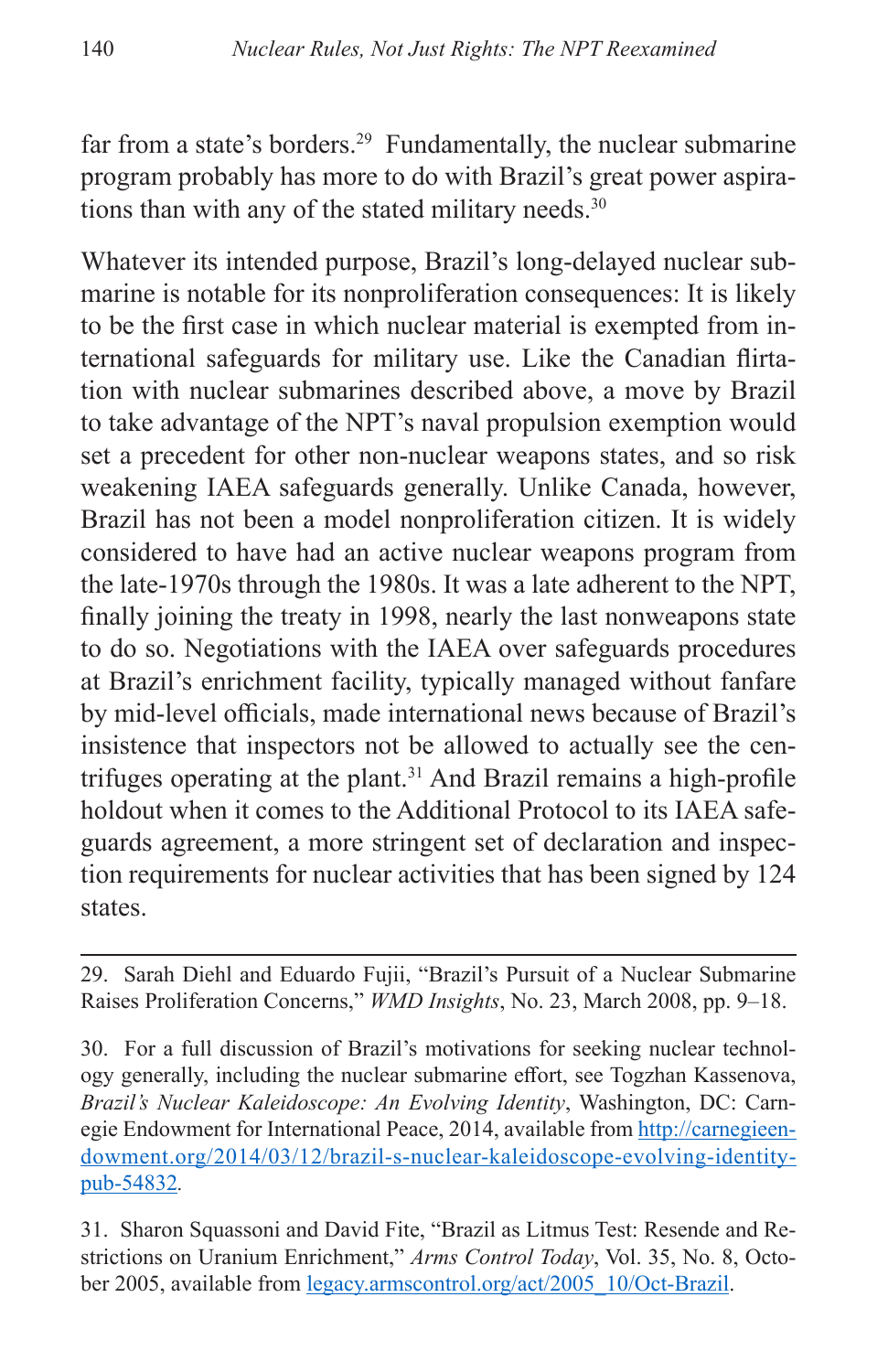Given Brazil's controversial nuclear past, a decision to exempt nuclear material from safeguards for a submarine program would draw strong criticism from the nonproliferation community. But here, as in the case of Canada, the concern is less about the risk of Brazil itself diverting material to a nuclear weapons program, and more about the precedent this activity sets for other NPT member states. If Brazil takes advantage of this exemption, it makes it more likely that another state—such as Iran—follows suit, and at the same time makes the actions of that other state less alerting.<sup>32</sup> Once the transfer of material to a nuclear submarine program comes to be seen as acceptable, states may judge that they too can use the exemption without the international community assuming that they are working toward a nuclear weapon.

#### Iran

Iran is not known to have an active nuclear submarine program, but several high-level Iranian officials have expressed the intent to pursue naval nuclear propulsion, or at least to keep that option open.33 Iran's interest in nuclear submarines has been met with a combination of alarm and skepticism by the international community. Alarm because an Iranian appeal to a nuclear submarine program seems to validate the worst fears of those concerned about the naval propulsion loophole. Iran, after all, is widely suspected to have harbored nuclear weapons ambitions and has been found to have violated its NPT commitments; the loophole would allow it to simply and legally remove nuclear material from international safeguards. It can take this step—and here the skepticism of the in-

<sup>32.</sup> The same potential consequences apply to the nuclear submarine ambitions of a state like Argentina. See Yapp, "Argentina Developing Nuclear-Powered Submarine."

<sup>33.</sup> Heinonen, "Nuclear Submarine Program Surfaces in Iran"; and "Iran Mulls Highly Enriched Uranium," *UPI*, April 17, 2013, available from [www.](www.upi.com/Top_News/Special/2013/04/17/Iran-mulls-highly-enriched-uranium/82301366205307/) [upi.com/Top\\_News/Special/2013/04/17/Iran-mulls-highly-enriched-urani](www.upi.com/Top_News/Special/2013/04/17/Iran-mulls-highly-enriched-uranium/82301366205307/)[um/82301366205307/](www.upi.com/Top_News/Special/2013/04/17/Iran-mulls-highly-enriched-uranium/82301366205307/).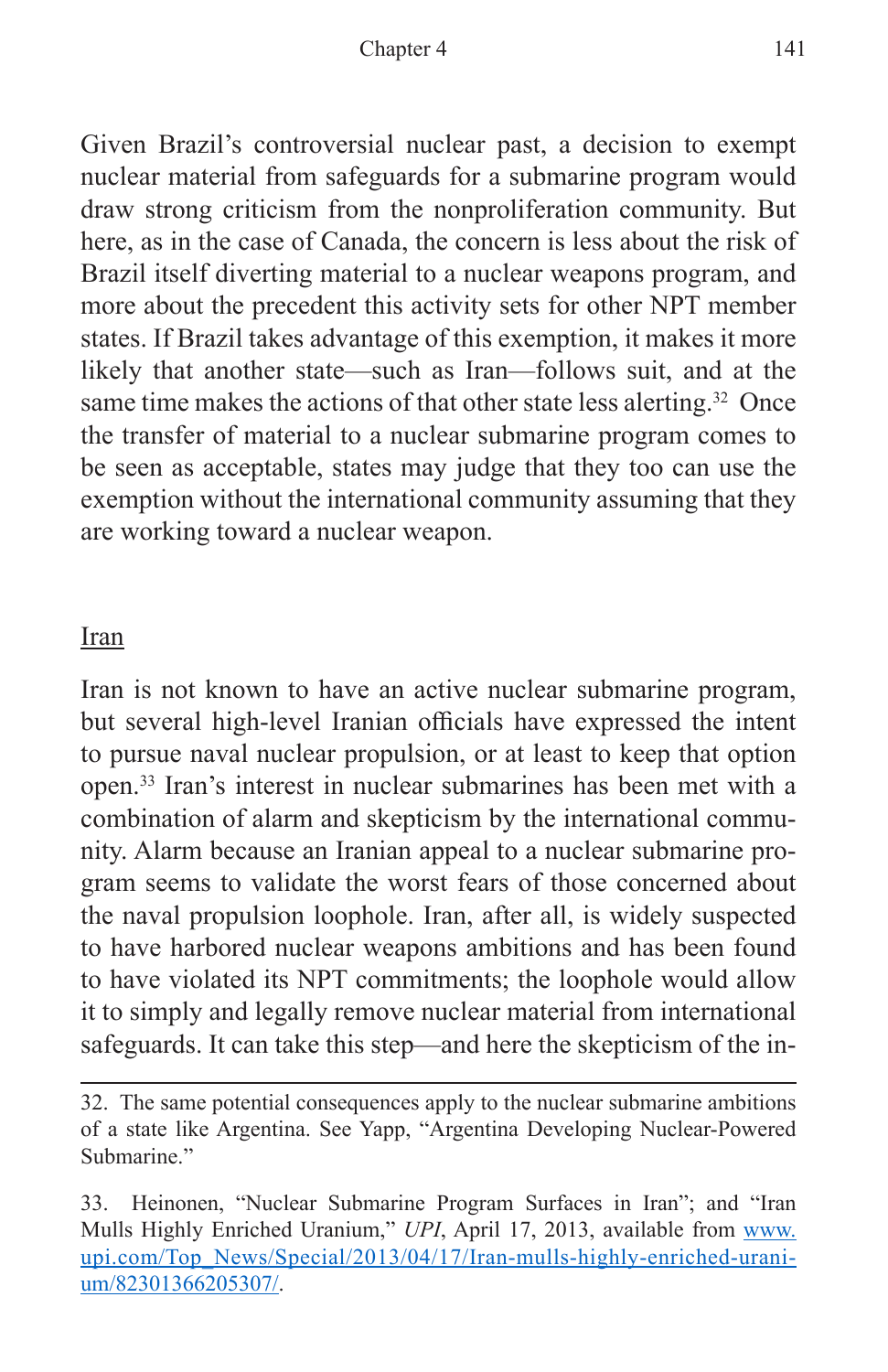ternational community comes in—even if there is no actual nuclear submarine program.

And it gets worse: Even if nuclear material remains under safeguards, a supposed nuclear submarine program gives Iran an excuse to enrich uranium to higher levels, bringing it closer to the nuclear threshold if it should decide to push forward and build a weapon. Iranian officials already seem to be deploying the naval propulsion rationale for higher levels of enrichment. The Director of Iran's nuclear agency told reporters in 2013 that, "[a]t present, we have no enrichment plan for purity levels above 20 percent but when it comes to certain needs, for example, for some ships and submarines, if our researchers need to have a stronger underwater presence, we will have to make small engines which should be fueled by 45-56 percent enriched uranium."34 Iran's parliament has done its part to support this position, approving a symbolic bill that would require the government to build and fuel nuclear-powered commercial naval vessels.<sup>35</sup> Nuclear material for this kind of nonmilitary naval propulsion would not qualify for exemption from safeguards, but it still provides a useful justification for enrichment beyond 20 percent U-235.

Of course, these statements and parliamentary maneuvers occur in the context of Iran's ongoing standoff with the international community over its nuclear program, and so they may say more about Iran's negotiating strategy than any real-world plans for a nuclear submarine or for higher levels of uranium enrichment. Raising the specter of a nuclear submarine gives Iranian negotiators one more bargaining chip in service of a larger nuclear deal, and it is a bargaining chip that may cost almost nothing for Iran to give away if Iran does not actually intend to pursue a nuclear submarine or take advantage of the naval reactor exemption. This has been the domi-

<sup>34.</sup> Ibid.

<sup>35.</sup> Ali Akbar Dareini, "Iran Parliamentarians Call for Nuclear Ships," *Associated Press*, July 15, 2012, available from [news.yahoo.com/iran-parliamentarians](news.yahoo.com/iran-parliamentarians-call-nuclear-ships-172547792.html)[call-nuclear-ships-172547792.html](news.yahoo.com/iran-parliamentarians-call-nuclear-ships-172547792.html).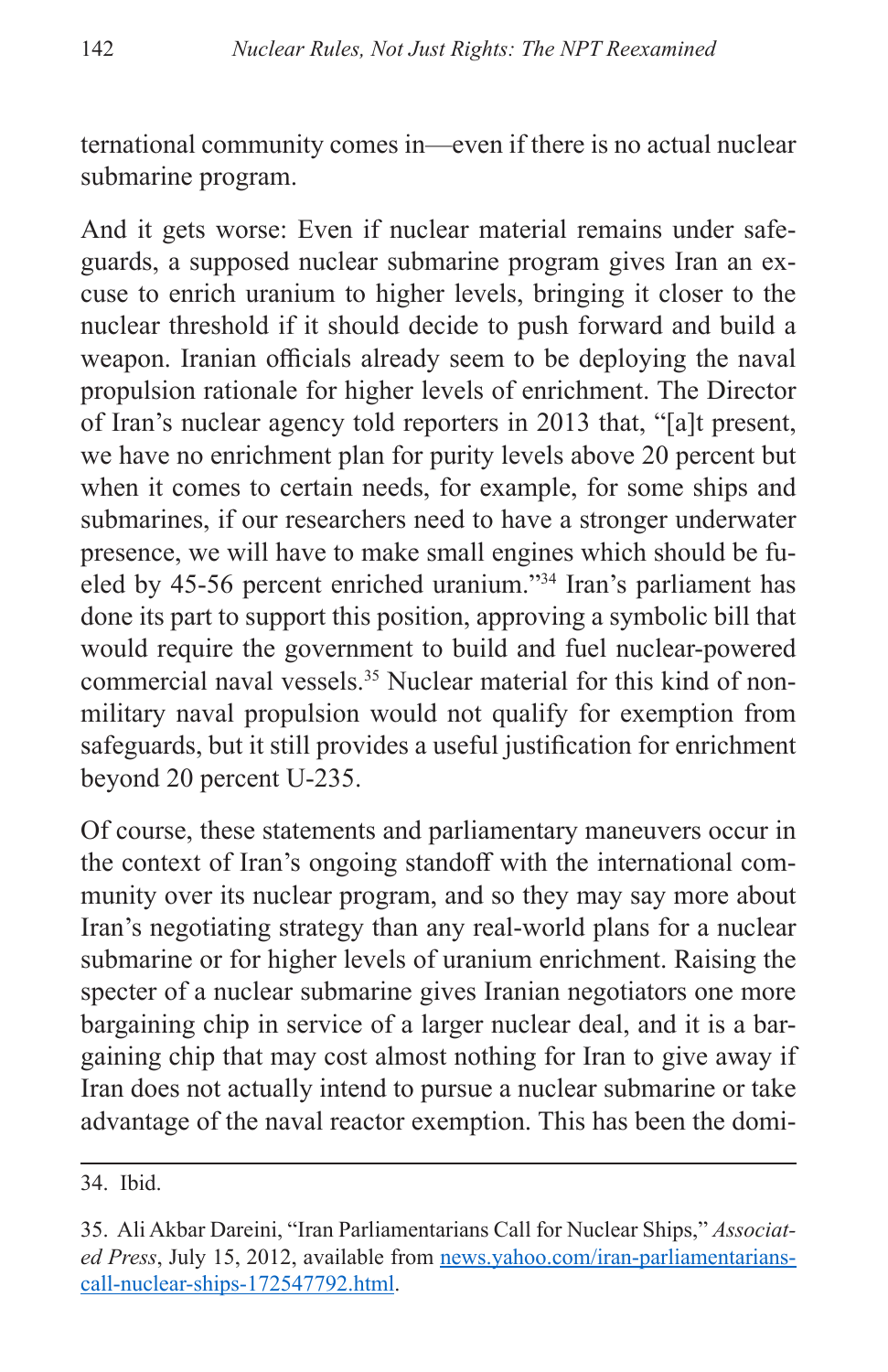nant interpretation of Iranian hints about a nuclear submarine—a negotiating ploy and an excuse for enrichment, but nothing more.<sup>36</sup>

Actually exercising the naval propulsion loophole, then—exempting nuclear material and diverting it for weapons purposes—does not seem like the most likely scenario for Iran. But consider, anyway, what would happen if Iran today announced that it was exempting some enriched uranium from safeguards for the purposes of testing a naval nuclear reactor. Beyond the diplomatic protestations that would surely follow, the portion of the international community already skeptical of Iranian motives—the United States, Western Europe, and Israel most of all—would have to at least confront the strong possibility that Iran had taken the decision to pursue nuclear weapons. Talks would be suspended, sanctions would tighten, international tensions would increase, and the risk of military action to stave off Iranian nuclear weapons possession would jump dramatically. If Iran's goal were merely to remove enriched uranium from the watchful eye of the IAEA, then it would certainly succeed. But this small victory would come at a significant cost. While the invocation of a nuclear submarine program might provide enough of a fig leaf for Iran's actions that some states already sympathetic to Iran might defend its "right" to exempt material under the NPT, the rest of the world would have no illusions about Iranian behavior.

Contrast this series of events with a more likely path to an Iranian nuclear weapon: Iran operates a small, undeclared uranium enrichment facility to produce nuclear material beyond the gaze of IAEA inspectors. This would require transferring uranium feed material from Iran's existing enrichment plants or uranium conversion facility, or operating an undeclared uranium conversion facility. Diversions of uranium from declared facilities risk being noticed by inspectors, of course, but small quantities of material might be writ-

<sup>36.</sup> Fredrik Dahl, "Iran Submarine Plan May Fuel Western Nuclear Worries," *Reuters*, July 5, 2012, available from [www.reuters.com/article/2012/07/05/us](www.reuters.com/article/2012/07/05/us-iran-nuclear-submarines-idUSBRE8640PC20120705)[iran-nuclear-submarines-idUSBRE8640PC20120705.](www.reuters.com/article/2012/07/05/us-iran-nuclear-submarines-idUSBRE8640PC20120705)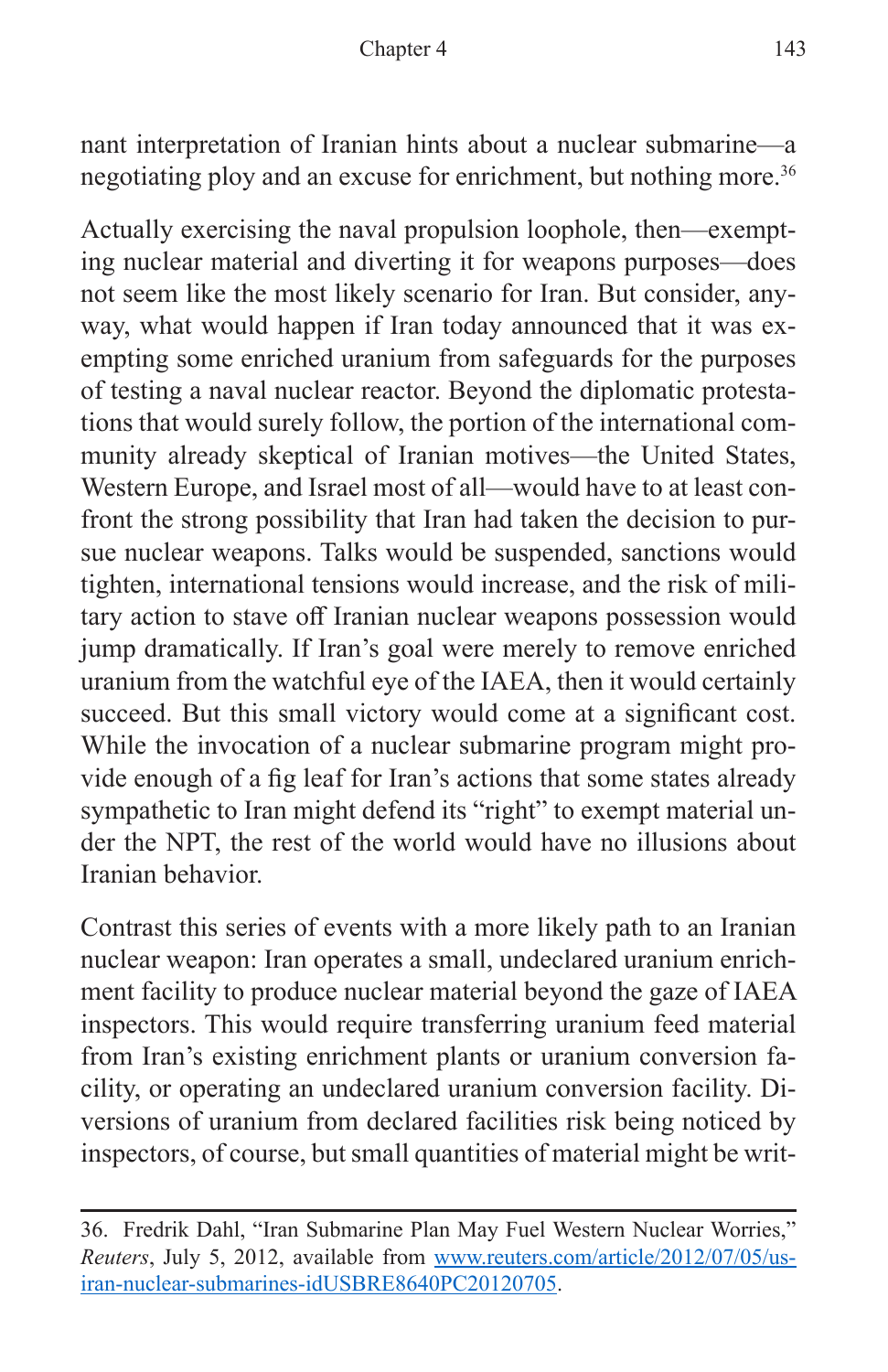ten off under the broad category of "material unaccounted for," and in any case it probably would take the IAEA some time to pin down any discrepancies.37 The end result may be the same—Iran would have nuclear material outside of safeguards with which to supply a nuclear weapons effort—but this pathway is likely to give Iran more time to actually develop nuclear weapons before the international community takes some action to delay or stop its program.

Iran is the illustrative case for the danger posed by the naval propulsion loophole, but even here it seems unlikely that Iran would actually take this route to a weapon. And if Tehran did choose to exempt nuclear material from safeguards and then divert it for weapons, this would probably be preferable—from the point of view of the international community—to a more covert strategy. Taking advantage of the naval propulsion loophole sounds a very clear alarm, giving the international community more time to bring both diplomatic and military pressure to bear to change Iran's course.

#### *Mitigating the Naval Propulsion Loophole*

There have been many proposals in recent years designed to strengthen the NPT and close its various loopholes, and the naval nuclear propulsion exemption has drawn its share of scrutiny. But before discussing policy options for heading off future nuclear submarine programs, we might ask whether closing this loophole is even worth the trouble. While the analysis above suggests that the naval propulsion exemption really does not pose much of a proliferation risk at the moment, the loophole becomes more dangerous once a precedent has been set that legitimizes the non-explosive

<sup>37.</sup> For a skeptical take on the IAEA's ability to quickly detect safeguards violations, see Henry D. Sokolski, "Assessing the IAEA's Ability To Verify the NPT," and Thomas B. Cochran, "Adequacy of IAEA's Safeguards for Achieving Timely Detection," in Henry D. Sokolski, ed., *Falling Behind: International Scrutiny of the Peaceful Atom*, Carlisle, PA: Strategic Studies Institute, 2008, pp. 3- 49,121-157.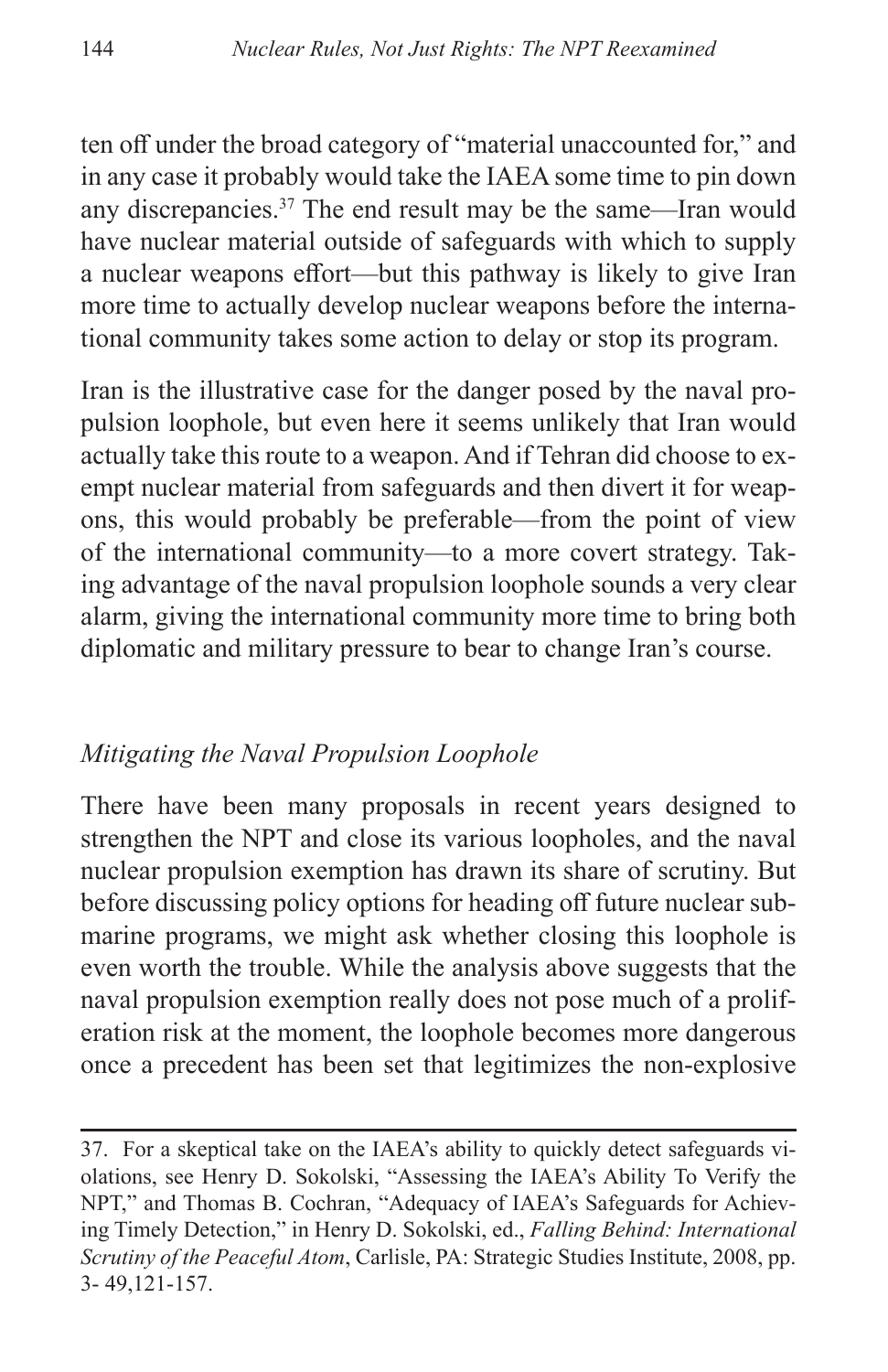military use of nuclear material. The second state to use the exemption will have an easier time procuring sensitive technology, face less international pressure to change course, and generally set off fewer proliferation alarm bells. It makes sense, then, to try to hold the line and prevent countries from exercising the exemption in the first place or, if a precedent must be set, to try to limit its damage.

Several policy options are available, including voluntary safeguards agreements for naval nuclear reactors, efforts to limit the sale of nuclear submarine technology, a push to transition nuclear submarines to low enriched uranium fuel, and even a separate treaty on fissile material production. Most of these, however, do not really close the naval propulsion loophole; instead, they only reduce the likelihood that the loophole will be exercised, or render the loophole less dangerous if a state chooses to use it.

## Safeguarding Naval Nuclear Propulsion

The decision by NPT drafters not to require safeguards on non-explosive military uses of nuclear material was very much a product of its time. States in the mid- to late-1960s were reluctant to allow inspectors access to civilian nuclear facilities, let alone military installations.<sup>38</sup> Safeguards concepts and techniques were not yet well established, and the mandate of the IAEA itself was undergoing a large shift as it prepared for the challenge of acting as the inspections body for the NPT. At the time of the NPT negotiations, IAEA inspections of military naval vessels or military-run reactors would have been seen as a substantial expansion of the agency's statutory authority.

The context for IAEA safeguards has changed significantly since those early days. IAEA inspectors have established on the Agency's behalf a reputation for fairness and discretion. The scope of the IAEA's safeguards work has expanded from merely verifying state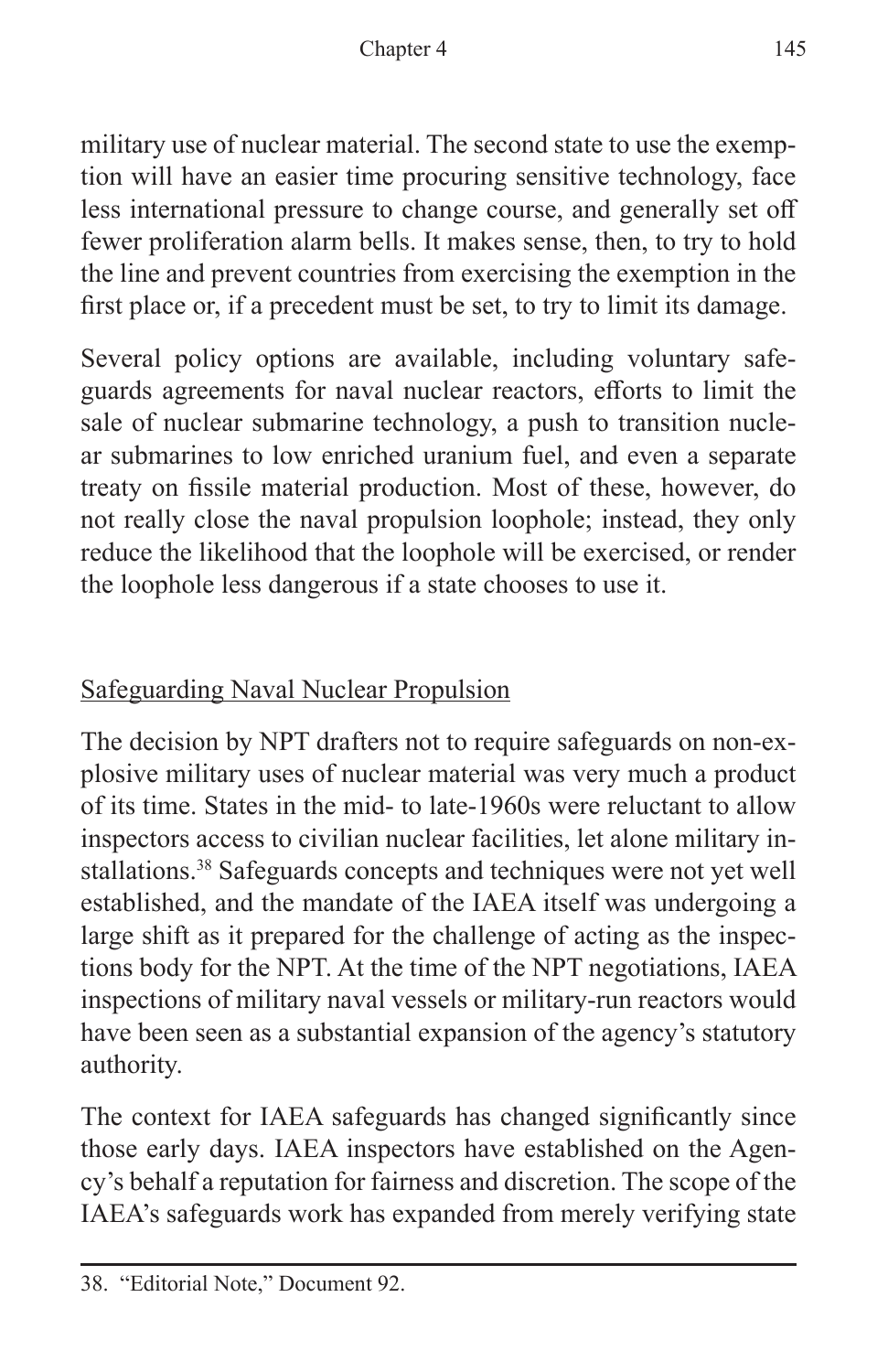declarations and performing material accounting at select facilities; the Agency is now widely seen to be responsible for assuring that a member state has no undeclared nuclear activities. In the Iran case, the IAEA has even taken on the task of evaluating possible nuclear weapons-related activities that do not involve sensitive nuclear material.39 Safeguards technology, too, has evolved, offering new tools for verifying non-diversion even when inspectors visit a site only infrequently.40

All of these changes mean that IAEA safeguards for naval reactors—a non-starter as recently as the late 1980s, when Canada was ready to take advantage of the naval propulsion exemption with only bilateral safeguards in place—now represent a reasonable approach to mitigating the proliferation risks of nuclear submarines. To be sure, nuclear submarines pose special challenges for existing safeguards techniques. A major selling point for nuclear propulsion, after all, is that nuclear submarines can venture further from port and stay away longer, and this complicates efforts to verify the non-diversion of material. Naval reactors may also pose technical

40. Important advances in safeguards technology include remote monitoring systems, commercial satellite imagery, and environmental sampling. See Mark Schanfein, "International Atomic Energy Unattended Monitoring Systems," in James E. Doyle, ed., *Nuclear Safeguards, Security, and Nonproliferation*, Boston: Elsevier, 2008, pp. 113-134; Kaluba Chitumbo, Stephen W. Robb, and John Hilliard, "Use of Commercial Satellite Imagery in Strengthening IAEA Safeguards," in Bhupendra Jasani and Gotthard Stein, eds., *Commercial Satellite Imagery: A Tactic in Nuclear Weapon Deterrence*, Chichester, UK: Praxis Publishing, 2002, pp. 23–48; and D.L. Donohue, "Strengthening IAEA Safeguards through Environmental Sampling and Analysis," *Journal of Alloys and Compounds*, Vols. 271–273, June 1998, pp. 11–18.

<sup>39.</sup> This last shift is not without some controversy. See, for example, Daniel Joyner, "Iran's Nuclear Program and the Legal Mandate of the IAEA," *JURIST*, November 9, 2011, available from [jurist.org/forum/2011/11/dan-joyner-iaea-re](http://www.informationclearinghouse.info/article29716.htm)[port.php.](http://www.informationclearinghouse.info/article29716.htm) For a defense of the legal basis for the IAEA's activities in Iran, see David Albright, Olli Heinonen, and Orde Kittrie, *Understanding the IAEA's Mandate in Iran: Avoiding Misinterpretations*, Washington, DC: Institute for Science and International Security, November 27, 2012, available from [isis-online.org/](http://isis-online.org/uploads/isis-reports/documents/Misinterpreting_the_IAEA_27Nov2012.pdf) uploads/isis-reports/documents/Misinterpreting the IAEA 27Nov2012.pdf.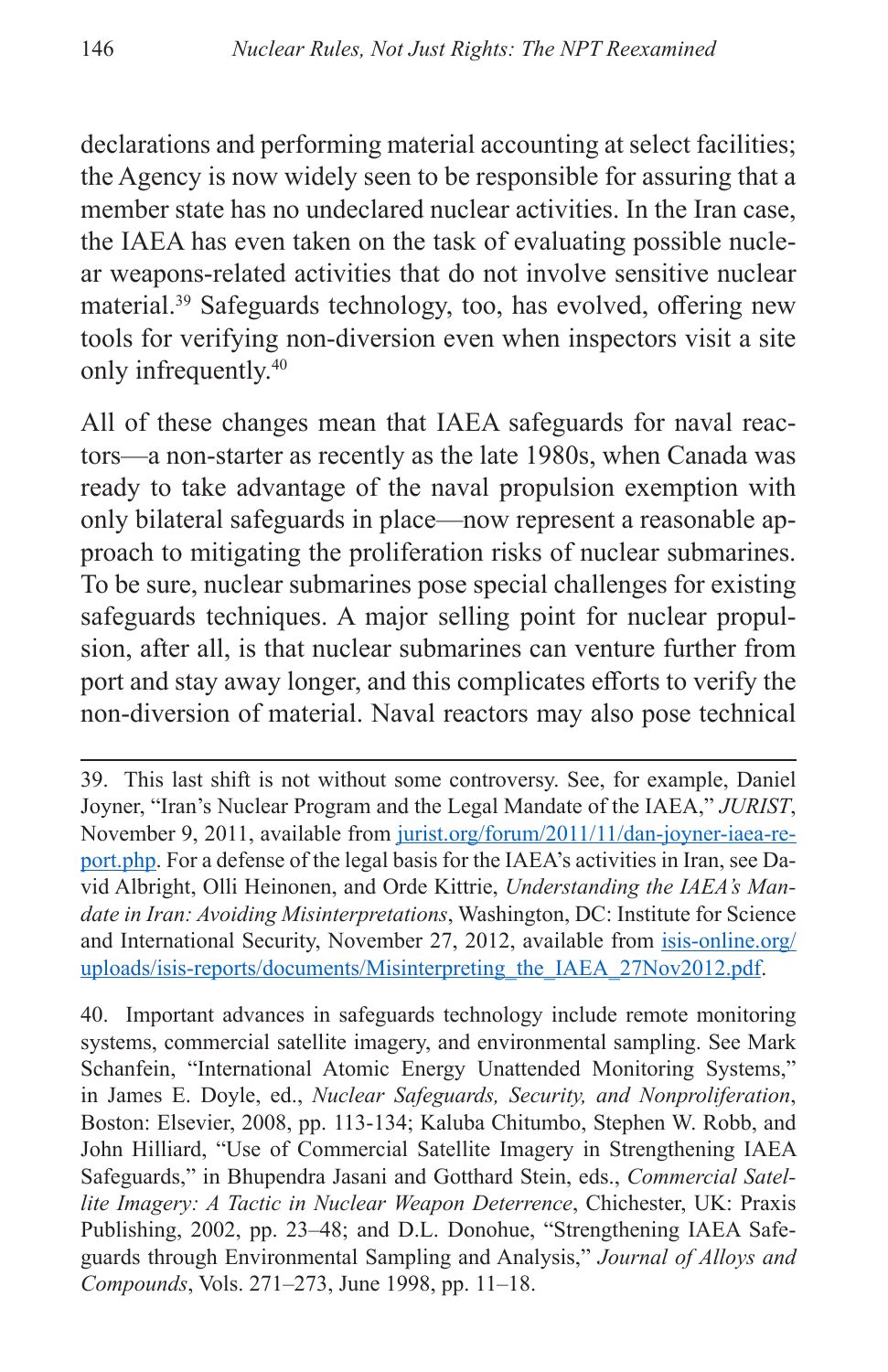difficulties for verification because of their high burn-up rates and large quantities of fission products.<sup>41</sup> But these hurdles could be overcome sufficiently to at least provide belated notice of the diversion of nuclear material. Such a safeguards approach for naval propulsion has made it onto the IAEA's long-term research and development plan.42 Fundamentally, naval nuclear propulsion safeguards of any kind would be a substantial improvement over the presumed solution today, which would exempt nuclear material from verification altogether. If implemented, voluntary monitoring of naval nuclear propulsion by the IAEA could go a long way toward mitigating the nonproliferation impact of a nuclear submarine program.

Convincing a state to subject its naval nuclear propulsion work to IAEA verification, however, may be a tough sell. Brazil, in particular, has illustrated its reluctance to take on new safeguards obligations by refusing to sign the Additional Protocol, even in the face of significant international pressure. Brazil may also be particularly sensitive to the risk that inspections would reveal information about military plans or capabilities. Brazil has cited concerns about the protection of proprietary technical information in seeking to limit IAEA inspector access to its centrifuge plant.<sup>43</sup> These concerns would probably be even more pronounced if inspections required that the IAEA gain access to a Brazilian military facility or the nuclear submarine itself.44

43. Squassoni and Fite.

44. On the other hand, Brazil's unique four-party safeguards arrangement (with Argentina, the IAEA, and the Brazilian-Argentine Agency for Accounting and Control of Nuclear Materials) could be interpreted as leaving an opening for

<sup>41.</sup> Mark E. Abhold, "Irradiated Fuel Measurements," in *Nuclear Safeguards, Security and Nonproliferation: Achieving Security with Technology and Policy*, p. 66.

<sup>42.</sup> International Atomic Energy Agency, *IAEA Department of Safeguards Long-Term R&D Plan*, 2012-2023, Vienna: International Atomic Energy Agency, January 2013, available from [https://www.bnl.gov/ISPO/docs/STR-375-IAEA-](https://www.bnl.gov/ISPO/docs/STR-375-IAEA-Safeguards-Long-Term-Plan.pdf)[Safeguards-Long-Term-Plan.pdf](https://www.bnl.gov/ISPO/docs/STR-375-IAEA-Safeguards-Long-Term-Plan.pdf).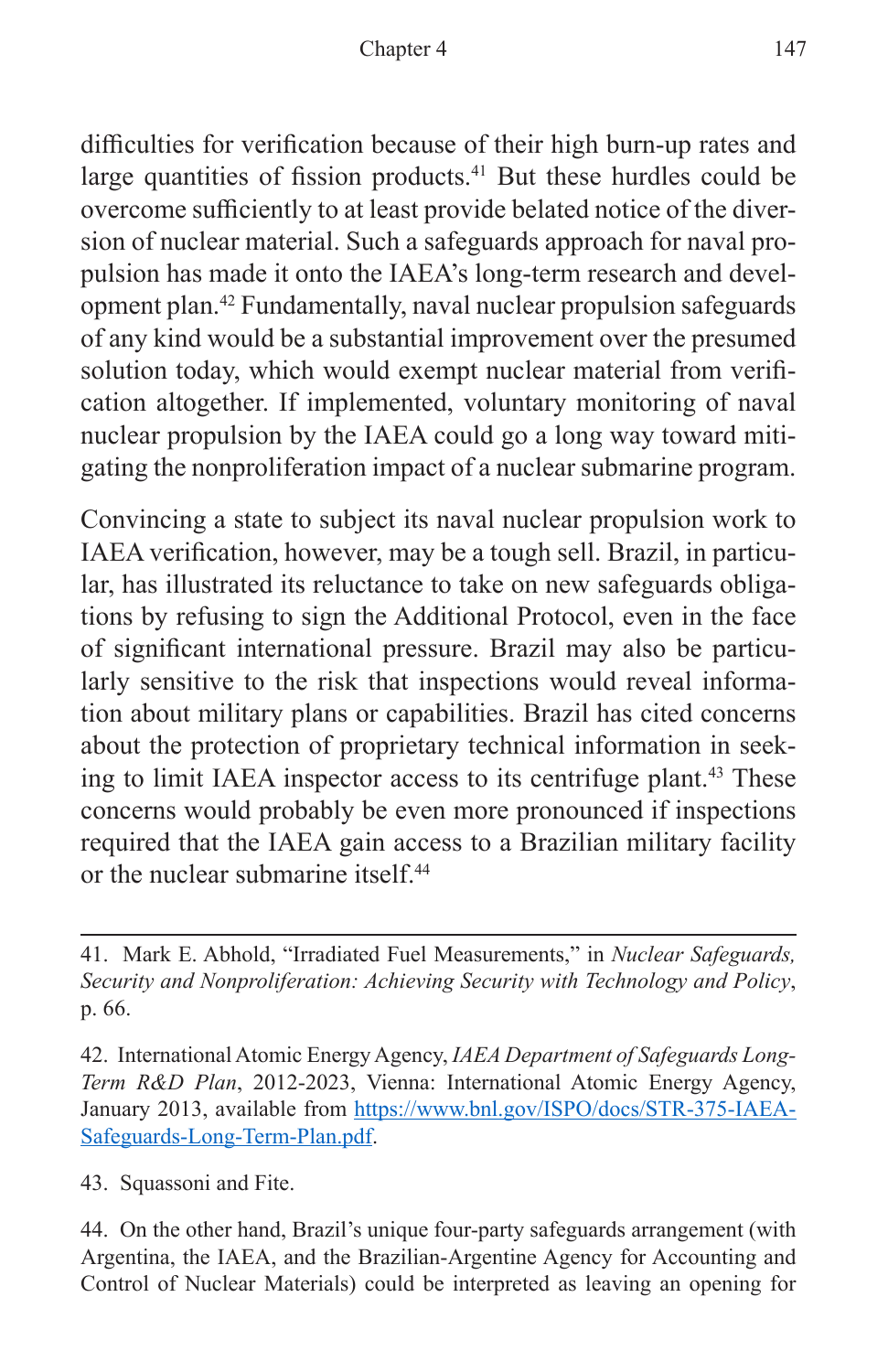While some may resist voluntary monitoring, the international community does have at least one point of leverage in pressuring states to go along: The supply of nuclear submarine technology could be made contingent on this kind of alternative safeguards arrangement. Suppliers may also be in a position to dictate the use of low enriched uranium—less than five percent U-235—which would eliminate the justification for creating an infrastructure to enrich uranium at higher levels. France's deal with Brazil is not known to carry any kind of additional verification requirement, but a safeguards provision could be an important component of future agreements to supply nuclear submarine technology.

#### Limiting the Supply of Nuclear Submarine Technology

Another approach would seek to cut off the supply of nuclear submarine technology to new aspirant states. Given the small number of potential nuclear submarine supplier states—the P-5 weapons states and India—setting collective limits on the sale of naval nuclear propulsion technology, or stopping it completely, is at least a possibility.45 Preventing the spread of nuclear submarines makes it harder for would-be proliferants to plausibly claim an exemption from safeguards and has the added bonus, as discussed above, of limiting demand for this capability; states are more likely to seek nuclear submarines when their rivals do the same. An agreement to limit supply might be negotiated within existing multilateral bodies—the Nuclear Suppliers Group is an obvious choice, although it currently excludes India—or it could be the focus of a separate

safeguards on nuclear material used in naval reactors. See Thielmann and Kelleher-Vergantini, pp. 6–7.

<sup>45.</sup> U.S. export controls already limit the participation of U.S. companies in foreign naval propulsion efforts under most circumstances. See Carlton E. Thorne, "Nonproliferation Export Controls," in *Nuclear Safeguards, Security and Nonproliferation: Achieving Security with Technology and Policy*, p. 541.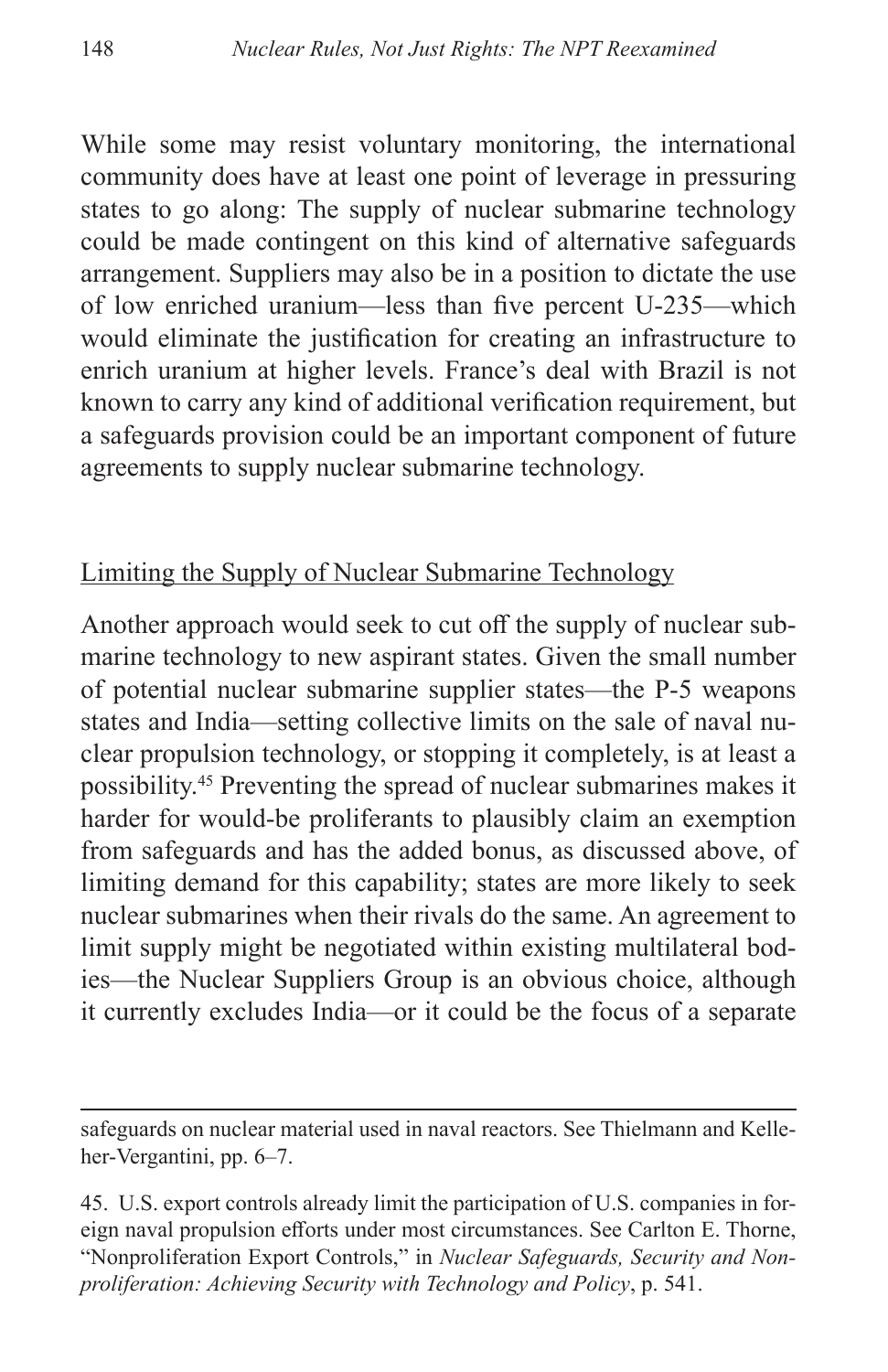control regime.<sup>46</sup>

Limits on nuclear submarine technology transfer, however, probably would come too late to affect Brazil's nuclear submarine ambitions, as a supply agreement with France has already been concluded.47 And restrictions on supply could not stop flagrant abuse of the naval propulsion loophole for nuclear weapons purposes; states could still claim a nuclear submarine program, produce highly enriched uranium, and divert it to a weapons effort. The absence of a known foreign supplier, however, might make the justification of a submarine program less believable, and thus make the exemption of nuclear material more clearly indicative of a nuclear weapons effort.

### Transitioning to Low Enriched Uranium in Naval Reactors

The presence of a nuclear submarine program provides states with a built-in rationale for producing highly enriched uranium, which leads to greater proliferation risk. If a state opts to take full advantage of the loophole to support a weapons program, diversion of highly enriched uranium brings it that much closer to a nuclear weapon. Even if a state plays by the rules and uses the safeguards exemption only for naval propulsion, an infrastructure able to produce highly enriched uranium contributes to the state's latent nuclear capability and shortens the distance to a weapon should it ever decide to build one. Having highly enriched uranium around also complicates the state's nuclear security task and increases the risk of nuclear smuggling or sale to a third party. More generally, each additional state with highly enriched uranium has the effect of weakening global efforts to limit the production of sensitive nuclear materials. Control efforts, which largely rely on persuasion and bilateral cooperation agreements, can be undermined by the ability

<sup>46.</sup> Moltz, pp. 111–112.

<sup>47.</sup> Thielmann and Kelleher-Vergantini, pp. 4–5.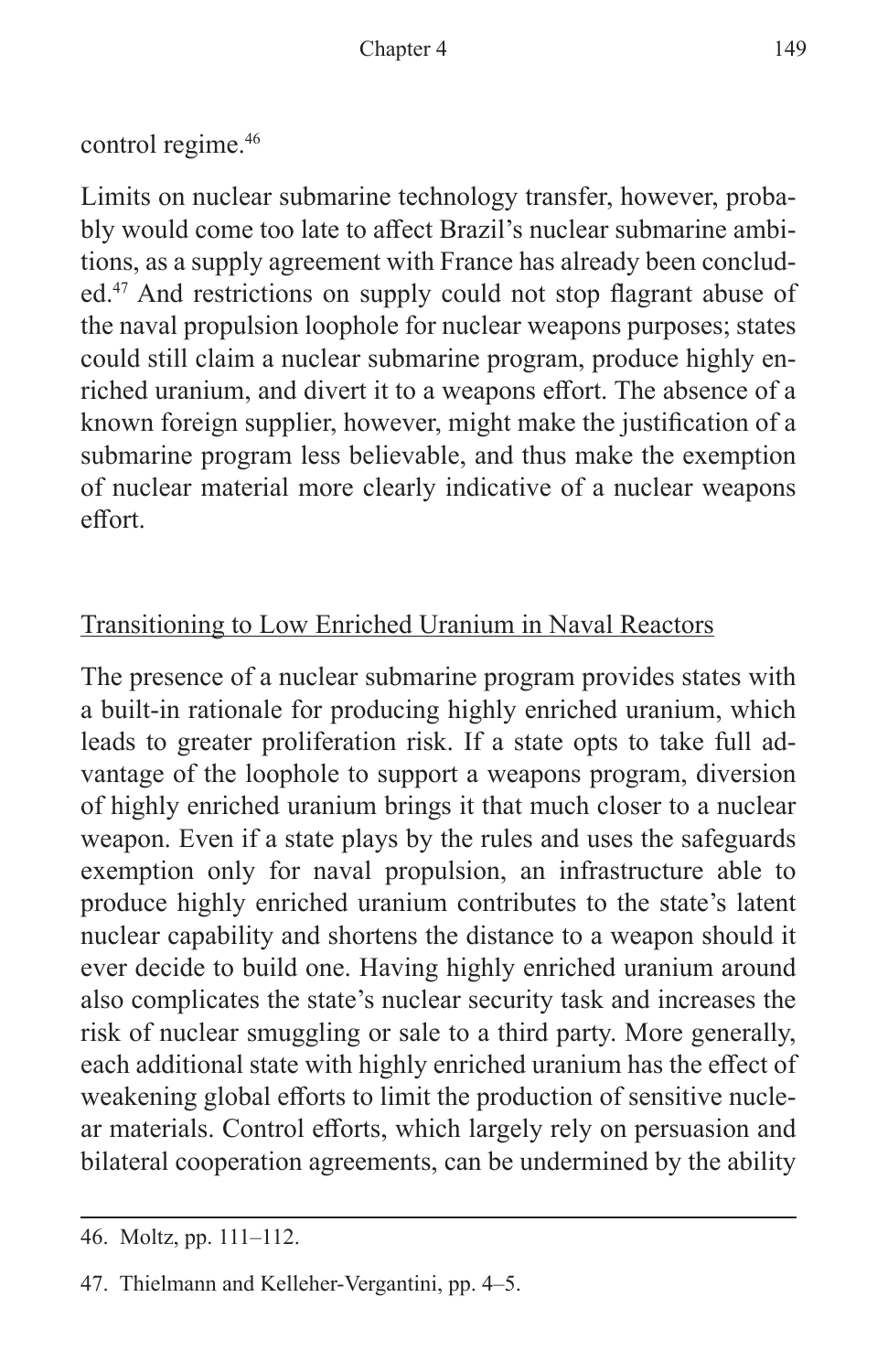of states to point to others that have substantial enrichment and reprocessing capabilities.48

Most nuclear submarines burn highly enriched uranium fuel; uranium enriched to higher levels translates into a smaller reactor, longer operating periods, and less refueling. Modern naval nuclear reactors, however, can reasonably be powered by low enriched uranium. Only the United States and United Kingdom use weaponsgrade nuclear material in their nuclear submarines, and China and France already use low enriched uranium to fuel their naval reactors.49 If nuclear submarine aspirant countries could be convinced to adopt low enriched uranium as the fuel for their naval propulsion systems, this would help to mitigate some of the proliferation risk associated with these programs. There is room for some cautious optimism here. While an Iranian statement referring to "45-56 percent enriched uranium" for naval propulsion has drawn some attention, Brazil plans to use low enriched uranium for its nuclear submarines.<sup>50</sup> States that already field nuclear submarines running on highly enriched fuel—particularly the United States and United Kingdom—could help matters by considering a transition to low enriched uranium fuel for their naval propulsion programs. A recent U.S. Department of Energy report found such a transition would be feasible but uneconomical; this at least leaves the door open to a policy determination that the added expense might be worth it to realize broader nonproliferation goals.<sup>51</sup>

49. Ma and von Hippel, p. 91 and Thielmann and Kelleher-Vergantini, p. 2.

50. Thielmann and Kelleher-Vergantini, p. 2 and "Iran Mulls Highly Enriched Uranium."

51. Office of Naval Reactors, *Report on Low Enriched Uranium for Naval Re-*

<sup>48.</sup> On the importance of international precedent in efforts to limit the spread of enrichment and reprocessing capabilities, see Jeffrey M. Kaplow and Rebecca Davis Gibbons, *The Days After a Deal with Iran: Implications for the Nuclear Nonproliferation Regime*, RAND Perspectives, Washington, DC: RAND Corporation, 2015, available from [www.rand.org/content/dam/rand/pubs/perspectives/](www.rand.org/content/dam/rand/pubs/perspectives/PE100/PE135/RAND_PE135.pdf) [PE100/PE135/RAND\\_PE135.pdf](www.rand.org/content/dam/rand/pubs/perspectives/PE100/PE135/RAND_PE135.pdf)*.*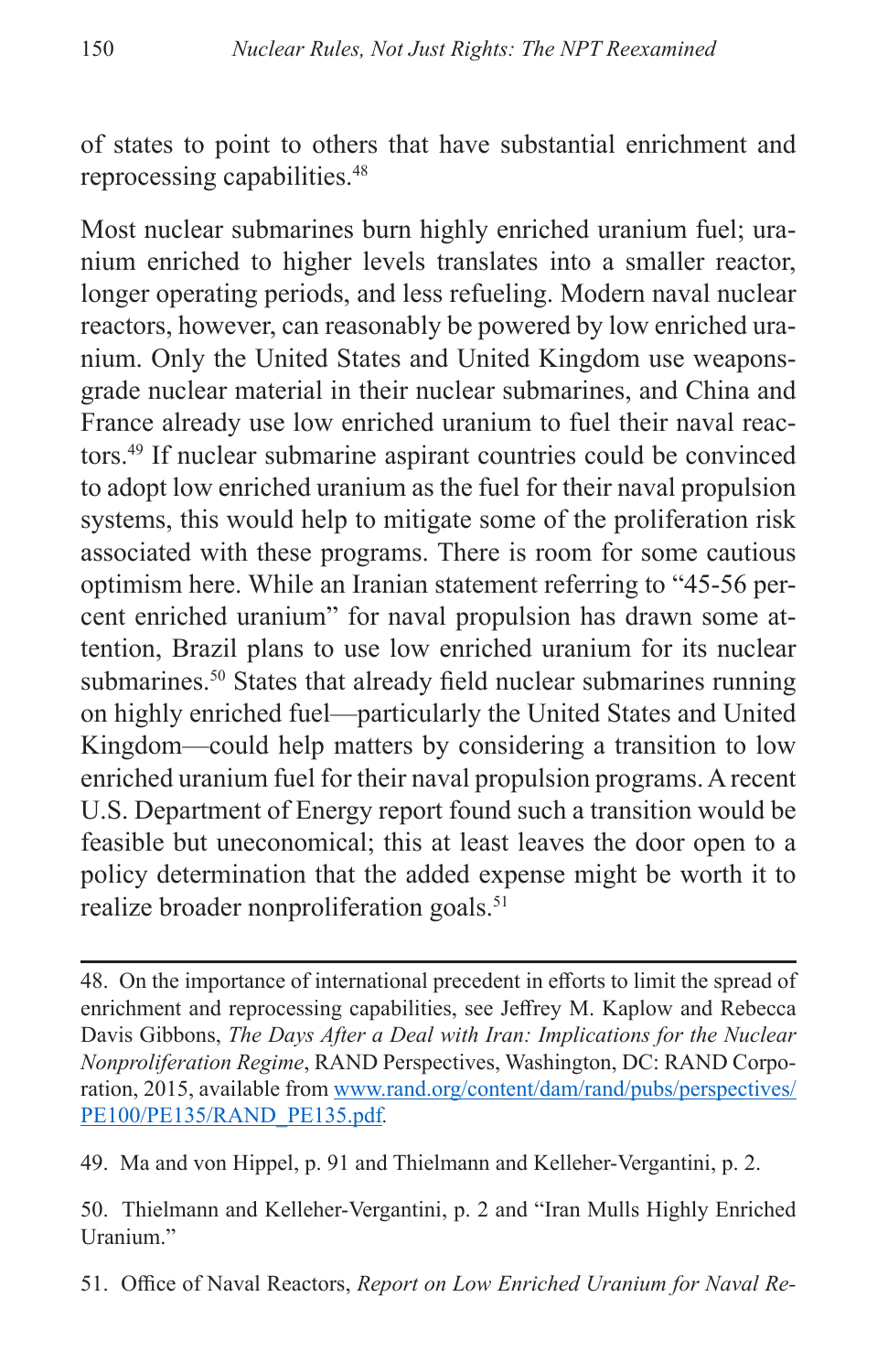#### Closing the Loophole with Legal Obligations

The NPT does have an amendment procedure, laid out in Article VIII of the treaty, but it is not of much practical use. Amendments do not take effect without the ratification of the five nuclear weapons states recognized by the NPT, all the members of the IAEA Board of Governors, and a majority of member states. An addition to the treaty still would not be binding for member states until they themselves ratify the amendment, and so for existing members an amendment would not amount to much more than a voluntary obligation that they could choose to take on. It would make more sense, then, to try to fill the naval propulsion loophole as part of a broader control treaty. There is some precedent for using new treaties to plug loopholes in the NPT: the Comprehensive Nuclear-Test-Ban Treaty largely closes the NPT loophole allowing non-nuclear weapons states to benefit from research into "peaceful nuclear explosions." A peaceful nuclear explosion—for example, using a nuclear blast to excavate a canal—is technically identical to a nuclear weapons test.

The best candidate for an international agreement to fill the naval propulsion loophole is the Fissile Material Cut-off Treaty (FMCT). Existing proposals for the FMCT would stop the production of highly enriched uranium or plutonium for nuclear weapons, but the treaty could be extended in negotiations to cover the production of nuclear material for naval propulsion as well.<sup>52</sup> The FMCT is not on a fast track, however. First taken up for negotiations at the United Nations (UN) Conference on Disarmament in 1995, the treaty has languished in a body that operates by consensus. In recent years, Pakistan has been the primary impediment, blocking negotiations even as it adds to its own stocks of fissile material.53 Still, there are

*actor Cores, Report to Congress*, Washington, DC: U.S. Department of Energy, January 2014.

- 52. Ma and von Hippel, p. 87.
- 53. Peter Crail, "Pakistan's Nuclear Buildup Vexes FMCT Talks," *Arms Con-*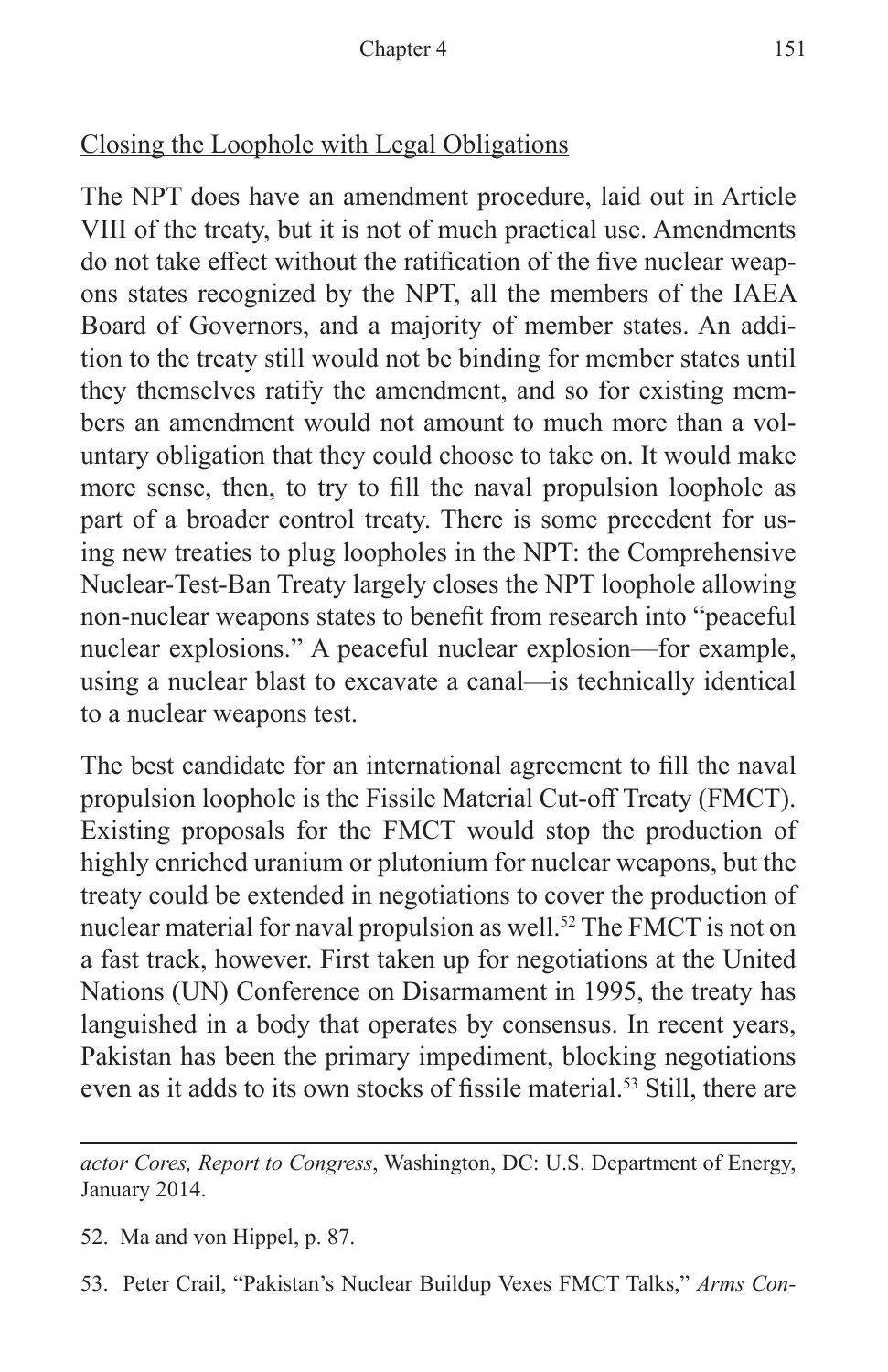some signs that talks on the FMCT may finally be moving forward, as discussions have shifted to a smaller group within the Conference on Disarmament that excludes Pakistan.<sup>54</sup> Progress on this treaty may bring the international community closer to a real solution for the naval propulsion loophole.

#### *Conclusion*

Among the NPT's various shortcomings, the naval propulsion loophole stands out. It was created by a gap in treaty coverage, rather than by explicit language. The NPT's drafters intentionally omitted language on military non-explosive uses of nuclear technology, with the full understanding that it fashioned a loophole that might be exploited by states seeking nuclear weapons. The nuclear submarine exemption probably encouraged key states to join the treaty, however, and requires states to make a declaration before removing nuclear material from safeguards. That the naval propulsion exemption today is highly alerting—if exercised by some states, it probably would be a fairly good indicator of a nuclear weapons program—partly mitigates the proliferation risk of the loophole. Use of the exemption would be more alarming, however, because no state has ever taken advantage of it. Once a precedent is set for exempting material from safeguards, the loophole becomes less costly for states to employ and thus a greater proliferation risk. For this reason, the international community has an incentive to mitigate the proliferation consequences of nuclear submarine programs.

While Iran has drawn attention recently for hinting at nuclear submarine ambitions, Brazil is the real contender for the state most

*trol Today*, Vol. 41, No. 2, March 2011, available from [www.armscontrol.org/](www.armscontrol.org/act/2011_03/Pakistan) [act/2011\\_03/Pakistan](www.armscontrol.org/act/2011_03/Pakistan)*.*

<sup>54.</sup> Michael Krepon, "Will Pakistan and India Break the Fissile Material Deadlock?" Arms Control Wonk (blog), July 31, 2014, available from [krepon.arm](krepon.armscontrolwonk.com/archive/4217/fmct)[scontrolwonk.com/archive/4217/fmct](krepon.armscontrolwonk.com/archive/4217/fmct)*.*